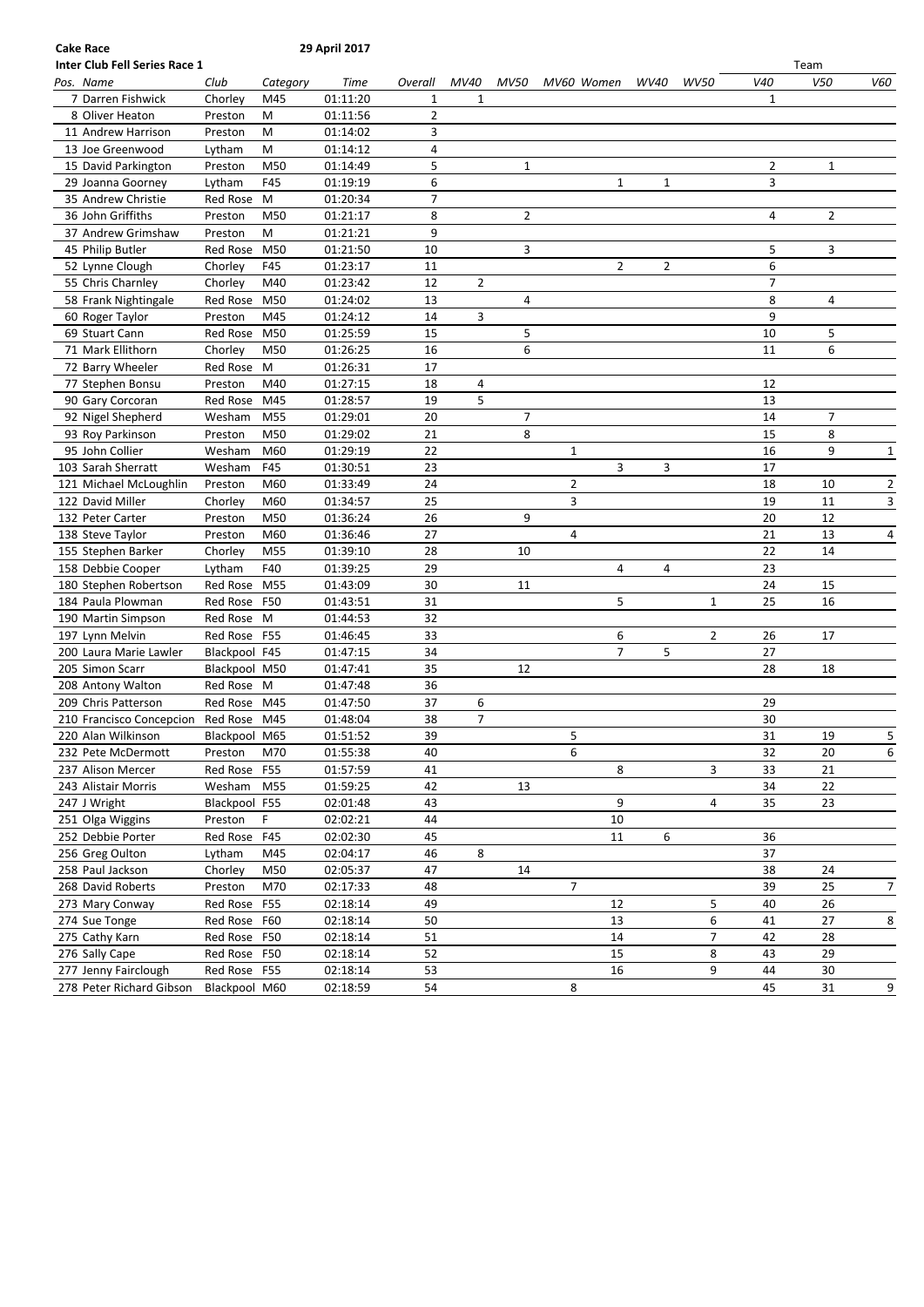| <b>Two Lads Fell Race</b>             |                        |           | 8 June 2017          |                     |                |                |                |                |      |             |                |                |                |
|---------------------------------------|------------------------|-----------|----------------------|---------------------|----------------|----------------|----------------|----------------|------|-------------|----------------|----------------|----------------|
| <b>Inter Club Fell Series Race 2</b>  |                        |           |                      |                     |                |                |                |                |      |             |                | Team           |                |
| Pos. Name                             | Club                   | Category  | Time                 | Overall             | MV40           | MV50           | MV60 Women     |                | WV40 | <b>WV50</b> | V40            | V50            | V60            |
| 6 Richard Smith                       | Preston<br>Red Rose MS | <b>MS</b> | 00:36:03             | 1<br>$\overline{2}$ |                |                |                |                |      |             |                |                |                |
| 8 Jame Simon<br>9 Duncan Anderson     | Red Rose MS            |           | 00:36:06<br>00:36:09 | 3                   |                |                |                |                |      |             |                |                |                |
| 12 Darren Fishwick                    |                        | M45       |                      | 4                   | 1              |                |                |                |      |             | $\mathbf{1}$   |                |                |
| 15 Simon Collins                      | Chorley                | <b>MS</b> | 00:36:50             | 5                   |                |                |                |                |      |             |                |                |                |
| 17 Toney Donnelly                     | Preston<br>Preston     | <b>MS</b> | 00:36:58<br>00:37:24 | 6                   |                |                |                |                |      |             |                |                |                |
| 18 Daniel Hughes                      | Red Rose MS            |           | 00:37:36             | $\overline{7}$      |                |                |                |                |      |             |                |                |                |
| 22 Chris Charnley                     | Chorley                | M40       | 00:39:22             | 8                   | $\overline{2}$ |                |                |                |      |             | $\overline{2}$ |                |                |
| 29 Andrew Christie                    | Red Rose MS            |           | 00:40:13             | 9                   |                |                |                |                |      |             |                |                |                |
| 33 John Griffiths                     | Preston                | M50       | 00:40:35             | 10                  |                | $\mathbf{1}$   |                |                |      |             | 3              | $\mathbf{1}$   |                |
| 35 Paul Gregory                       | Wesham MS              |           | 00:40:42             | 11                  |                |                |                |                |      |             |                |                |                |
| 39 Mark Ellithorn                     | Chorley                | M50       | 00:41:13             | 12                  |                | $\overline{2}$ |                |                |      |             | 4              | $\overline{2}$ |                |
| 48 Andy Whaley                        | Preston                | M40       | 00:41:51             | 13                  | 3              |                |                |                |      |             | 5              |                |                |
| 50 Steve Myerscough                   | Wesham M40             |           | 00:41:58             | 14                  | 4              |                |                |                |      |             | 6              |                |                |
| 51 Frank Nightingale                  | Red Rose M50           |           | 00:42:05             | 15                  |                | 3              |                |                |      |             | $\overline{7}$ | 3              |                |
| 60 John Naylor                        | Red Rose MS            |           | 00:43:07             | 16                  |                |                |                |                |      |             |                |                |                |
| 65 Bill Beckett                       | Chorley                | M50       | 00:44:08             | 17                  |                | 4              |                |                |      |             | 8              | 4              |                |
| 70 Gary Corcoran                      | Red Rose M45           |           | 00:45:07             | 18                  | 5              |                |                |                |      |             | 9              |                |                |
| 72 Philip Butler                      | Red Rose M50           |           | 00:45:21             | 19                  |                | 5              |                |                |      |             | 10             | 5              |                |
| 74 Adrian Pilkington                  | Chorley                | M45       | 00:45:24             | 20                  | 6              |                |                |                |      |             | 11             |                |                |
| 75 Roy Parkinson                      | Preston                | M50       | 00:45:39             | 21                  |                | 6              |                |                |      |             | 12             | 6              |                |
| 76 Andy Hale                          | Red Rose M40           |           | 00:45:42             | 22                  | $\overline{7}$ |                |                |                |      |             | 13             |                |                |
| 79 John Collier                       | Wesham M60             |           | 00:45:50             | 23                  |                |                | $\mathbf{1}$   |                |      |             | 14             | $\overline{7}$ | $\mathbf{1}$   |
| 80 Nigel Shepherd                     | Wesham M55             |           | 00:45:51             | 24                  |                | 7              |                |                |      |             | 15             | 8              |                |
| 83 Alan Appleby                       | Preston                | M65       | 00:46:18             | 25                  |                |                | 2              |                |      |             | 16             | 9              | $\overline{2}$ |
| 94 David Miller                       | Chorley                | M60       | 00:47:44             | 26                  |                |                | 3              |                |      |             | 17             | 10             | 3              |
| 96 Martin Bates                       | Wesham M60             |           | 00:47:55             | 27                  |                |                | 4              |                |      |             | 18             | 11             | 4              |
| 97 Steven Willetts                    | Red Rose MS            |           | 00:47:57             | 28                  |                |                |                |                |      |             |                |                |                |
| 98 Mike Burnham                       | Preston                | MS        | 00:47:59             | 29                  |                |                |                |                |      |             |                |                |                |
| 101 Stephen Baker                     | Chorley                | M55       | 00:48:41             | 30                  |                | 8              |                |                |      |             | 19             | 12             |                |
| 106 Peter Bolton                      | Red Rose M55           |           | 00:49:46             | 31                  |                | 9              |                |                |      |             | 20             | 13             |                |
| 108 Debbie Cooper                     | Lytham                 | F40       | 00:49:58             | 32                  |                |                |                | $\mathbf{1}$   | 1    |             | 21             |                |                |
| 109 Martin Quinn                      | Chorley                | M40       | 00:50:35             | 33                  | 8              |                |                |                |      |             | 22             |                |                |
| 112 Steve Taylor                      | Preston                | M60       | 00:51:08             | 34                  |                |                | 5              |                |      |             | 23             | 14             | 5              |
| 113 David North                       | Chorley                | M55       | 00:51:14             | 35                  |                | 10             |                |                |      |             | 24             | 15             |                |
| 116 Jen Salt                          | Wesham F40             |           | 00:51:59             | 36                  |                |                |                | $\overline{2}$ | 2    |             | 25             |                |                |
| 120 Simon Morris                      | Red Rose M40           |           | 00:53:07             | 37                  | 9              |                |                |                |      |             | 26             |                |                |
| 122 Chris Patterson                   | Red Rose M45           |           | 00:53:24             | 38                  | 10             |                |                |                |      |             | 27             |                |                |
| 123 Vicki Sherrington                 | Preston                | F45       | 00:53:47             | 39                  |                |                |                | 3              | 3    |             | 28             |                |                |
| 125 Paula Plowman                     | Red Rose F50           |           | 00:53:54             | 40                  |                |                |                | 4              |      | 1           | 29             | 16             |                |
| 128 Andrew Lowe                       | Chorley                | M55       | 00:54:24             | 41                  |                | 11             |                |                |      |             | 30             | 17             |                |
| 129 Martin Simpson                    | Red Rose MS            |           | 00:54:39             | 42                  |                |                |                |                |      |             |                |                |                |
| 130 Simon Scarr                       | Blackpool M50          |           | 00:54:47             | 43                  |                | 12             |                |                |      |             | 31             | 18             |                |
| 131 Julia Rolfe                       | Lytham                 | F50       | 00:55:04             | 44                  |                |                |                | 5              |      | 2           | 32             | 19             |                |
| 132 Alan Wilkinson                    | Blackpool M65          |           | 00:55:07             | 45                  |                |                | 6              |                |      |             | 33             | 20             | 6              |
| 134 Graham Schofield                  | Chorley                | M60       | 00:55:28             | 46                  |                |                | $\overline{7}$ |                |      |             | 34             | 21             | $\overline{7}$ |
| 137 Susan Hawitt                      | Lytham                 | F50       | 00:56:26             | 47                  |                |                |                | 6              |      | 3           | 35             | 22             |                |
| 139 Pete McDermott                    | Preston                | M70       | 00:57:47             | 48                  |                |                | 8              |                |      |             | 36             | 23             | 8              |
| 146 Pamela Hardman                    | Lytham                 | F55       | 00:58:52             | 49                  |                |                |                | $\overline{7}$ |      | 4           | 37             | 24             |                |
| 147 Francsico Concepcion Red Rose M40 |                        |           | 00:59:06             | 50                  | 11             |                |                |                |      |             | 38             |                |                |
| 148 Alison Mercer                     | Red Rose F55           |           | 00:59:11             | 51                  |                |                |                | 8              |      | 5           | 39             | 25             |                |
| 151 Phil Lakeland                     | Preston                | M60       | 01:01:45             | 52                  |                |                | 9              |                |      |             | 40             | 26             | 9              |
| 153 Ruth Travis                       | Red Rose F40           |           | 01:02:26             | 53                  |                |                |                | 9              | 4    |             | 41             |                |                |
| 154 Olga Wiggins                      | Preston                | <b>FS</b> | 01:03:24             | 54                  |                |                |                | 10             |      |             |                |                |                |
| 155 Greg Oulton                       | Lytham                 | M45       | 01:03:31             | 55                  | 12             |                |                |                |      |             | 42             |                |                |
| 157 David Roberts                     | Preston                | M70       | 01:04:23             | 56                  |                |                | 10             |                |      |             | 43             | 27             | 10             |
| 158 Jenny Fairclough                  | Red Rose F55           |           | 01:07:22             | 57                  |                |                |                | 11             |      | 6           | 44             | 28             |                |
| 159 Colin Manning                     | Red Rose MS            |           | 01:08:29             | 58                  |                |                |                |                |      |             |                |                |                |
| 160 Paul Jackson                      | Chorley                | M50       | 01:09:51             | 59                  |                | 13             |                |                |      |             | 45             | 29             |                |
| 161 Dawn Lock                         | Lytham                 | F70       | 01:18:28             | 60                  |                |                |                | 12             |      | 7           | 46             | 30             | 11             |
| 162 Lisa Hyde                         | Red Rose F40           |           | 01:20:55             | 61                  |                |                |                | 13             | 5    |             | 47             |                |                |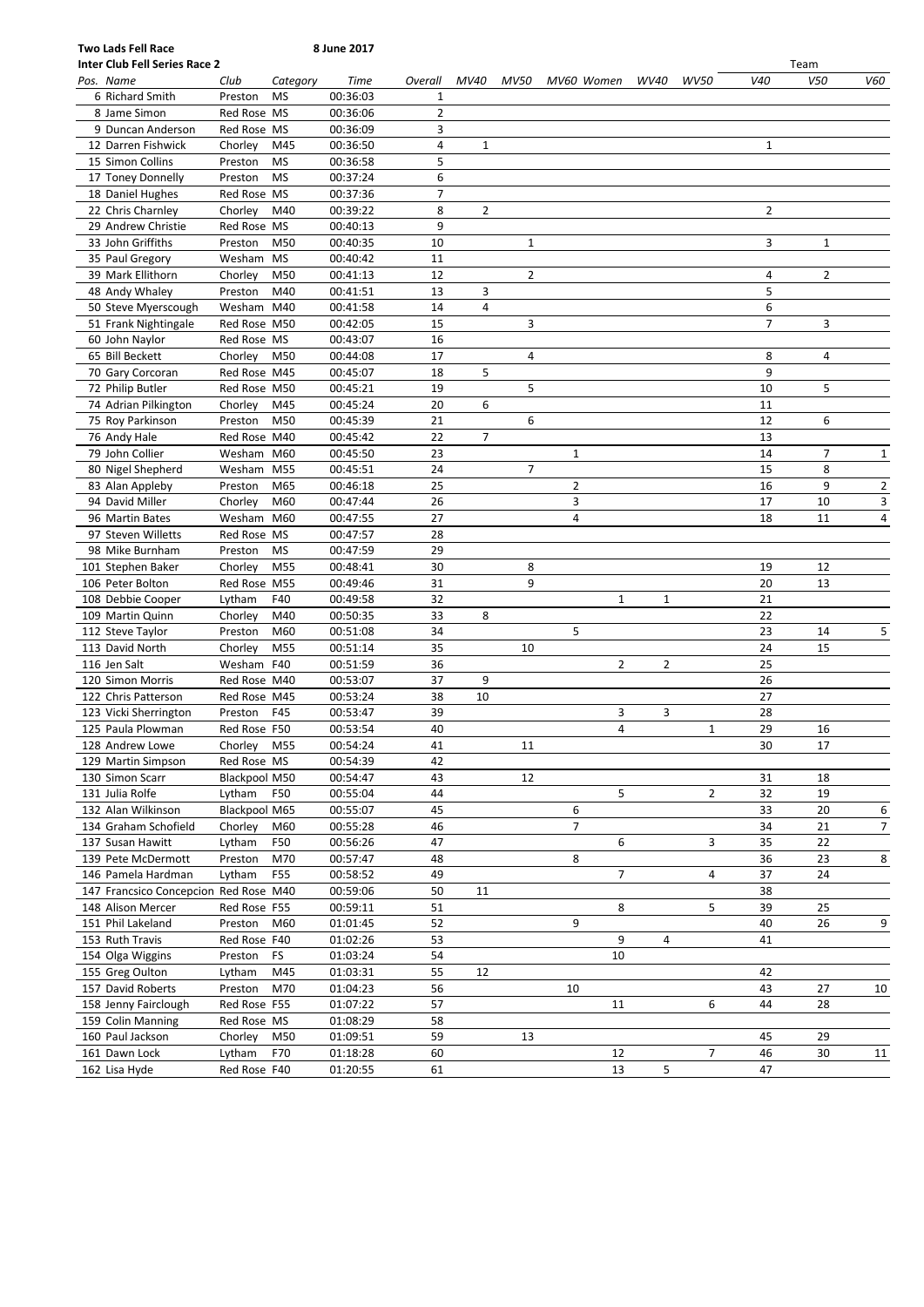|     | <b>Bull Hill Fell Race</b>           |                              |          | 6th July 2017 |                |                |                |                |                |                |                |                |                         |
|-----|--------------------------------------|------------------------------|----------|---------------|----------------|----------------|----------------|----------------|----------------|----------------|----------------|----------------|-------------------------|
|     | <b>Inter Club Fell Series Race 3</b> |                              |          |               |                |                |                |                |                |                |                | Team           |                         |
|     | Pos. Name                            | Club                         | Category | <b>Time</b>   | Overall        | MV40           | MV50           | MV60 Women     | WV40           | <b>WV50</b>    | V40            | V50            | V60                     |
| 4   | <b>Richard Smith</b>                 | <b>Preston Harriers</b>      | M        | 00:37:47      | 1              |                |                |                |                |                |                |                |                         |
| 5   | Darren Fishwick                      | Chorley AC & Tri Club        | M45      | 00:38:21      | $\overline{2}$ | $\mathbf{1}$   |                |                |                |                | $\mathbf{1}$   |                |                         |
| 11  | <b>Simon Collins</b>                 | <b>Preston Harriers</b>      | M        | 00:40:03      | 3              |                |                |                |                |                |                |                |                         |
| 15  | James Simon                          | <b>Red Rose Road Runners</b> | M        | 00:41:00      | 4              |                |                |                |                |                |                |                |                         |
| 17  | David Parkington                     | <b>Preston Harriers</b>      | M50      | 00:41:25      | 5              |                | $\mathbf{1}$   |                |                |                | 2              | $\mathbf{1}$   |                         |
| 26  | Mark Ellithorn                       | Chorley AC & Tri Club        | M50      | 00:42:52      | 6              |                | $\overline{2}$ |                |                |                | 3              | $\overline{2}$ |                         |
| 34  | John Griffiths                       | <b>Preston Harriers</b>      | M50      | 00:43:34      | $\overline{7}$ |                | 3              |                |                |                | 4              | 3              |                         |
| 36  | Andrew Christie                      | Red Rose Road Runners        | M        | 00:43:41      | 8              |                |                |                |                |                |                |                |                         |
| 44  | Carla Davies                         | <b>Red Rose Road Runners</b> | F        | 00:44:26      | 9              |                |                |                | $1\,$          |                |                |                |                         |
| 45  | Chris Charnley                       | Chorley AC & Tri Club        | M40      | 00:44:39      | 10             | $\overline{2}$ |                |                |                |                | 5              |                |                         |
| 53  | Joanna Goorney                       | Lytham St Annes RR           | F45      | 00:45:59      | 11             |                |                |                | $\overline{2}$ | $\mathbf{1}$   | 6              |                |                         |
| 54  | Frank Nightingale                    | Red Rose Road Runners        | M50      | 00:46:00      | 12             |                | $\overline{4}$ |                |                |                | $\overline{7}$ | 4              |                         |
| 60  | Steve Myerscough                     | <b>Wesham Road Runners</b>   | M40      | 00:46:34      | 13             | 3              |                |                |                |                | 8              |                |                         |
| 65  | Roger Taylor                         | <b>Preston Harriers</b>      | M45      | 00:47:07      | 14             | $\overline{4}$ |                |                |                |                | 9              |                |                         |
| 66  | Phil Iddon                           | Chorley AC & Tri Club        | M45      | 00:47:11      | 15             | 5              |                |                |                |                | 10             |                |                         |
| 69  | <b>Philip Butler</b>                 | Red Rose Road Runners        | M50      | 00:47:41      | 16             |                | 5              |                |                |                | 11             | 5              |                         |
| 72  | John Naylor                          | Red Rose Road Runners        | M        | 00:48:12      | 17             |                |                |                |                |                |                |                |                         |
| 76  | Adrian Pickington                    | Chorley AC & Tri Club        | M45      | 00:48:34      | 18             | 6              |                |                |                |                | 12             |                |                         |
| 77  | Roy Parkinson                        | <b>Preston Harriers</b>      | M50      | 00:48:37      | 19             |                | 6              |                |                |                | 13             | 6              |                         |
| 87  | Gary Corcoran                        | Red Rose Road Runners        | M45      | 00:49:41      | 20             | $\overline{7}$ |                |                |                |                | 14             |                |                         |
| 90  | Ross McKelvie                        | Lytham St Annes RR           | M        | 00:49:46      | 21             |                |                |                |                |                |                |                |                         |
|     | 104 Andy Hale                        | Red Rose Road Runners        | M40      | 00:50:44      | 22             | 8              |                |                |                |                | 15             |                |                         |
| 108 | Nigel Shepherd                       | <b>Wesham Road Runners</b>   | M55      | 00:50:54      | 23             |                | $\overline{7}$ |                |                |                | 16             | $\overline{7}$ |                         |
|     | 112 John Collier                     | <b>Wesham Road Runners</b>   | M60      | 00:51:04      | 24             |                |                | $\mathbf{1}$   |                |                | 17             | 8              | $\mathbf{1}$            |
|     | 116 Steve Baker                      | Chorley AC & Tri Club        | M55      | 00:51:25      | 25             |                | 8              |                |                |                | 18             | 9              |                         |
|     | 120 Michael McLoughlin               | <b>Preston Harriers</b>      | M60      | 00:51:45      | 26             |                |                | $\overline{2}$ |                |                | 19             | 10             | $\overline{\mathbf{c}}$ |
|     | 121 Alan Appleby                     | <b>Preston Harriers</b>      | M70      | 00:51:54      | 27             |                |                | 3              |                |                | 20             | 11             | 3                       |
|     | 139 Peter Carter                     | <b>Preston Harriers</b>      | M50      | 00:54:07      | 28             |                | 9              |                |                |                | 21             | 12             |                         |
|     | 141 Debbie Cooper                    | Lytham St Annes RR           | F40      | 00:54:19      | 29             |                |                |                | 3              | $\overline{2}$ | 22             |                |                         |
|     | 147 Jim Doherty                      | <b>Preston Harriers</b>      | M50      | 00:55:27      | 30             |                | 10             |                |                |                | 23             | 13             |                         |
|     | 155 Simon Morris                     | Red Rose Road Runners        | M40      | 00:57:03      | 31             | 9              |                |                |                |                | 24             |                |                         |
|     | 161 Steve Taylor                     | <b>Preston Harriers</b>      | M60      | 00:58:03      | 32             |                |                | 4              |                |                | 25             | 14             | $\overline{4}$          |
|     | 177 Simon Scarr                      | Blackpool Wyre & Fylde AC    | M50      | 01:01:19      | 33             |                | 11             |                |                |                | 26             | 15             |                         |
|     | 189 Pete McDermott                   | <b>Preston Harriers</b>      | M70      | 01:04:26      | 34             |                |                | 5              |                |                | 27             | 16             | 5                       |
|     | 190 Alison Mercer                    | Red Rose Road Runners        | F55      | 01:04:29      | 35             |                |                |                | 4              | $\mathbf{1}$   | 28             | 17             |                         |
|     | 202 Greg Oulton                      | Lytham St Annes RR           | M45      | 01:07:42      | 36             | 10             |                |                |                |                | 29             | 18             |                         |
|     | 205 Olga Wiggins                     | <b>Preston Harriers</b>      | F.       | 01:09:11      | 37             |                |                |                | 5              |                |                |                |                         |
|     | 208 Mary Conway                      | <b>Red Rose Road Runners</b> | F55      | 01:11:42      | 38             |                |                |                | 6              | $\overline{2}$ | 30             | 19             |                         |
|     | 209 Maureen Laney                    | Red Rose Road Runners        | F60      | 01:11:43      | 39             |                |                |                | $\overline{7}$ | $\overline{3}$ | 31             | 20             | 6                       |
| 210 | Julie Tyrer                          | <b>Preston Harriers</b>      | F40      | 01:11:55      | 40             |                |                |                | 8              | 3              | 32             |                |                         |
|     | 211 Ruth Travis                      | <b>Red Rose Road Runners</b> | F40      | 01:12:39      | 41             |                |                |                | 9              | 4              | 33             |                |                         |
|     | 213 David Roberts                    | <b>Preston Harriers</b>      | M70      | 01:13:57      | 42             |                |                | 6              |                |                | 34             | 21             | $\overline{7}$          |
|     | 220 Philip McCullagh                 | Chorley AC & Tri Club        | M60      | 01:19:32      | 43             |                |                | $\overline{7}$ |                |                | 35             | 22             | 8                       |
|     | 221 Deborah Myerscough               | Wesham Road Runners          | F50      | 01:21:04      | 44             |                |                | 10             |                | 4              | 36             | 23             |                         |
|     |                                      |                              |          |               |                |                |                |                |                |                |                |                |                         |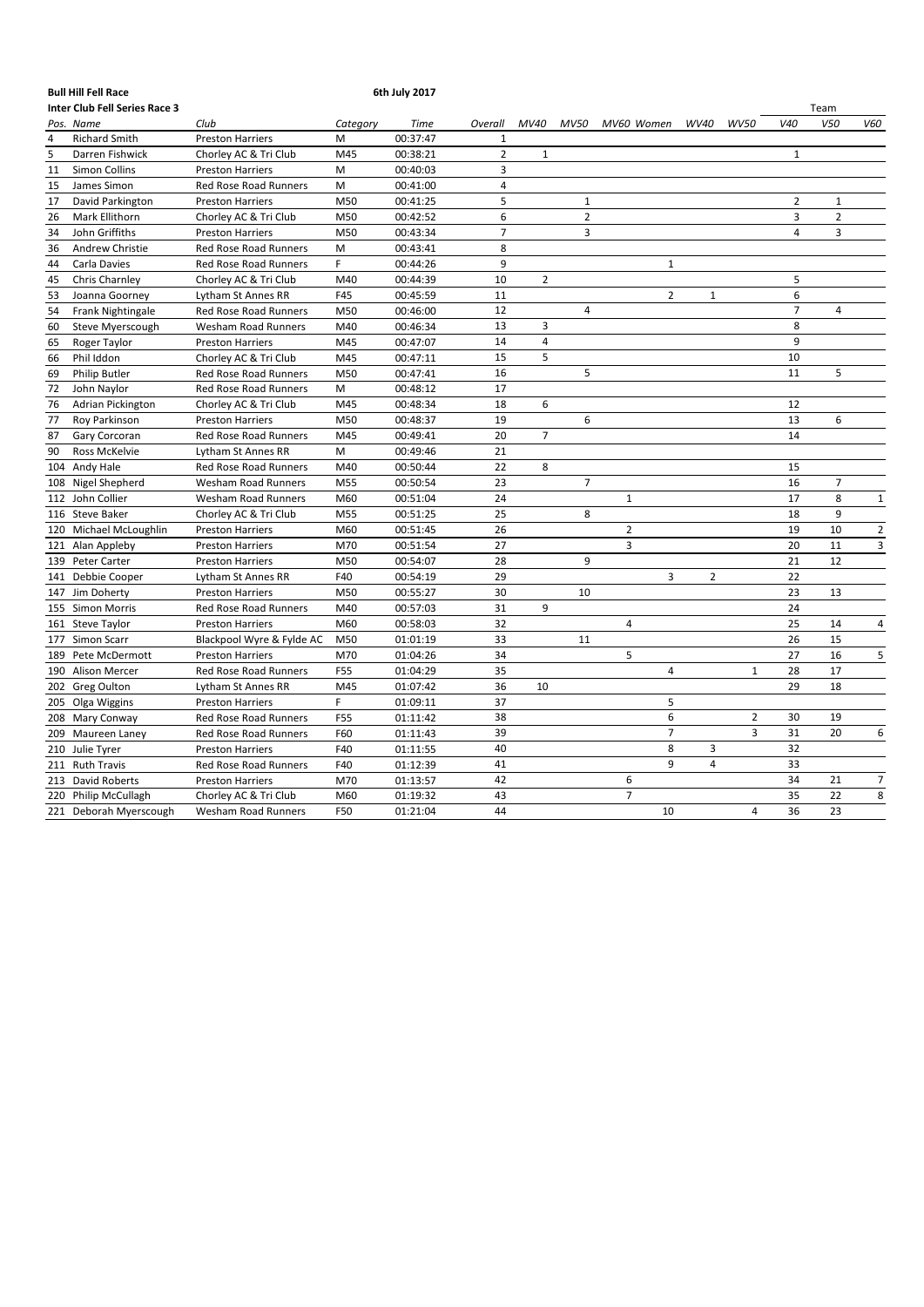### **Boulsworth Fell Race 13th August 2017**

|     | <b>Inter Club Fell Series Race 4</b> |                 |             |             |                |                |                |                |                |                |                |                 | Team           |                |
|-----|--------------------------------------|-----------------|-------------|-------------|----------------|----------------|----------------|----------------|----------------|----------------|----------------|-----------------|----------------|----------------|
|     | Pos. Name                            | Club            | Category    | <b>Time</b> | Overall        | MV40           | <b>MV50</b>    | MV60 Women     |                | WV40           | <b>WV50</b>    | V <sub>40</sub> | V50            | V60            |
| 5   | <b>Richard Smith</b>                 | Preston         | <b>MSEN</b> | 44:40.0     | 1              |                |                |                |                |                |                |                 |                |                |
| 6   | Oliver Heaton                        | Preston         | <b>MSEN</b> | 45:09.0     | $\overline{2}$ |                |                |                |                |                |                |                 |                |                |
| 31  | Andrew Christie                      | Red Rose        | <b>MSEN</b> | 50:32.0     | 3              |                |                |                |                |                |                |                 |                |                |
| 37  | John Griffiths                       | Preston         | M50         | 51:14.0     | $\overline{4}$ |                | $\mathbf{1}$   |                |                |                |                | $\mathbf 1$     | $\mathbf{1}$   |                |
| 38  | Mark Ellithorn                       | Chorley         | M50         | 51:23.0     | 5              |                | $\overline{2}$ |                |                |                |                | $\overline{2}$  | $\overline{2}$ |                |
| 39  | John Rainford                        | Preston         | M55         | 51:30.0     | 6              |                | 3              |                |                |                |                | 3               | 3              |                |
| 42  | Chris Charnley                       | Chorley         | M40         | 52:15.0     | $\overline{7}$ | $\mathbf{1}$   |                |                |                |                |                | $\overline{4}$  |                |                |
| 46  | Alex Waddelove                       | Preston         | <b>MSEN</b> | 52:53.0     | 8              |                |                |                |                |                |                |                 |                |                |
| 49  | Carla Davies                         | <b>Red Rose</b> | <b>WSEN</b> | 53:03.0     | 9              |                |                |                | $\mathbf 1$    |                |                |                 |                |                |
| 50  | Phil Iddon                           | Chorley         | M45         | 53:19.0     | 10             | $\overline{2}$ |                |                |                |                |                | 5               |                |                |
| 51  | <b>Stuart Cann</b>                   | <b>Red Rose</b> | M50         | 53:48.0     | 11             |                | 4              |                |                |                |                | 6               | 4              |                |
| 60  | John Naylor                          | <b>Red Rose</b> | <b>MSEN</b> | 54:59.0     | 12             |                |                |                |                |                |                |                 |                |                |
| 68  | <b>Philip Butler</b>                 | Red Rose        | M50         | 55:40.0     | 13             |                | 5              |                |                |                |                | $\overline{7}$  | 5              |                |
| 70  | Frank Nightingale                    | <b>Red Rose</b> | M50         | 55:57.0     | 14             |                | 6              |                |                |                |                | 8               | 6              |                |
| 79  | John Collier                         | Wesham          | M60         | 57:47.0     | 15             |                |                | $\mathbf{1}$   |                |                |                | 9               | $\overline{7}$ | $\mathbf{1}$   |
| 83  | Nigel Shepherd                       | Wesham          | M55         | 57:59.0     | 16             |                | 7              |                |                |                |                | 10              | 8              |                |
| 91  | Fred Lynch                           | <b>Red Rose</b> | M60         | 58:33.0     | 17             |                |                | $\overline{2}$ |                |                |                | 11              | 9              | $\overline{2}$ |
| 101 | Alan Appleby                         | Preston         | M70         | 59:54.0     | 18             |                |                | 3              |                |                |                | 12              | 10             | 3              |
|     | 102 Roy Parkinson                    | Preston         | M50         | 1:00:00.0   | 19             |                | 8              |                |                |                |                | 13              | 11             |                |
|     | 104 Stephen Barker                   | Chorley         | M55         | 1:00:32.0   | 20             |                | 9              |                |                |                |                | 14              | 12             |                |
| 109 | Michael McLoughlin                   | Preston         | M60         | 1:01:15.0   | 21             |                |                | 4              |                |                |                | 15              | 13             | 4              |
|     | 134 Peter Carter                     | Preston         | M50         | 1:04:55.0   | 22             |                | 10             |                |                |                |                | 16              | 14             |                |
|     | 135 Simon Morries                    | <b>Red Rose</b> | M40         | 1:04:57.0   | 23             | 3              |                |                |                |                |                | 17              |                |                |
|     | 137 Steve Taylor                     | Preston         | M60         | 1:05:32.0   | 24             |                |                | 5              |                |                |                | 18              | 15             | 5              |
|     | 148 Shane Cliffe                     | <b>Red Rose</b> | M50         | 1:07:36.0   | 25             |                | 11             |                |                |                |                | 19              | 16             |                |
| 151 | Paula Plowman                        | <b>Red Rose</b> | W50         | 1:08:29.0   | 26             |                |                |                | 2              |                | 1              | 20              | 17             |                |
|     | 156 Jen Salt                         | Wesham          | W40         | 1:10:12.0   | 27             |                |                |                | 3              | $\mathbf{1}$   |                | 21              |                |                |
| 161 | John Wiseman                         | <b>Red Rose</b> | M50         | 1:11:20.0   | 28             |                | 12             |                |                |                |                | 22              | 18             |                |
|     | 163 Graham Schofield                 | Chorley         | M60         | 1:12:16.0   | 29             |                |                | 6              |                |                |                | 23              | 19             | 6              |
|     | 165 Emily Ingham                     | <b>Red Rose</b> | <b>WSEN</b> | 1:12:23.0   | 30             |                |                |                | 4              |                |                |                 |                |                |
|     | 169 Lynn Melvin                      | <b>Red Rose</b> | W55         | 1:13:14.0   | 31             |                |                |                | 5              |                | $\overline{2}$ | 24              | 20             |                |
|     | 171 Debbie Cooper                    | Lytham          | W40         | 1:13:53.0   | 32             |                |                |                | 6              | $\overline{2}$ |                | 25              |                |                |
|     | 181 Alison Mercer                    | Red Rose        | W55         | 1:16:36.0   | 33             |                |                |                | $\overline{7}$ |                | 3              | 26              | 21             |                |
| 183 | <b>Melanie Lowe</b>                  | <b>Red Rose</b> | WSEN        | 1:18:40.0   | 34             |                |                |                | 8              |                |                |                 |                |                |
|     | 184 Pamela Hardman                   | Lytham          | W55         | 1:18:49.0   | 35             |                |                |                | 9              |                | 4              | 27              | 22             |                |
|     | 186 Wayne Hope                       | <b>Red Rose</b> | M55         | 1:19:31.0   | 36             |                | 13             |                |                |                |                | 28              | 23             |                |
|     | 187 Anees Shaikh                     | Red Rose        | M50         | 1:20:01.0   | 37             |                | 14             |                |                |                |                | 29              | 24             |                |
|     | 188 Judi Ingham                      | <b>Red Rose</b> | W45         | 1:20:22.0   | 38             |                |                |                | 10             | 3              |                | 30              |                |                |
| 192 | <b>Emily Wiggins</b>                 | Preston         | <b>WSEN</b> | 1:23:01.0   | 39             |                |                |                | 11             |                |                |                 |                |                |
|     | 193 Sally Cape                       | Red Rose        | W50         | 1:23:24.0   | 40             |                |                |                | 12             |                | 5              | 31              | 25             |                |
|     | 194 Greg Oulton                      | Lytham          | M50         | 1:23:59.0   | 41             | 4              |                |                |                |                |                | 32              | 26             |                |
| 197 | Graham Michael Vickers               | Wesham          | M55         | 1:25:57.0   | 42             |                | 16             |                |                |                |                | 33              | 27             |                |
| 200 | Deborah Mirescough                   | Wesham          | W50         | 1:28:45.0   | 43             |                |                |                | 13             |                | 6              | 34              | 28             |                |
|     | 203 Sue Austin                       | <b>Red Rose</b> | W55         | 1:31:42.0   | 44             |                |                |                | 14             |                | $\overline{7}$ | 35              | 29             |                |
|     |                                      |                 |             |             |                |                |                |                |                |                |                |                 |                |                |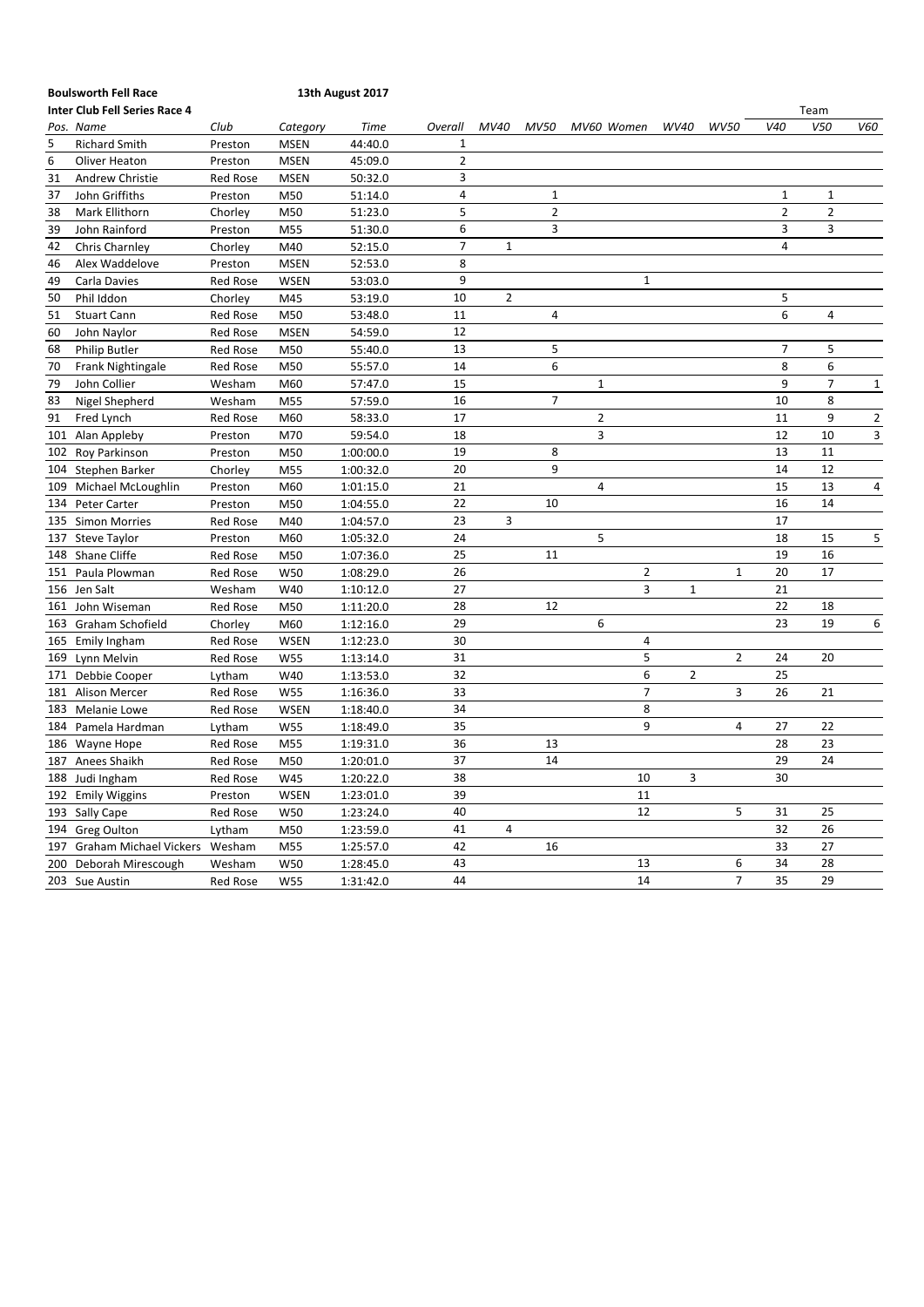| Overall        |                                      |                            |          |           |           | Races     |                 |                       |
|----------------|--------------------------------------|----------------------------|----------|-----------|-----------|-----------|-----------------|-----------------------|
|                |                                      |                            |          | Cake Race | Two Lads  | Bull Hill | Boulsworth Fell | <b>Total to Count</b> |
|                | Name                                 | Club                       | Cat.     |           |           |           |                 |                       |
| $\overline{2}$ | 1 Richard Smith                      | Preston                    | M        |           | 100<br>97 | 100       | 100             | 300                   |
|                | Darren Fishwick<br>3 Andrew Christie | Chorley<br><b>Red Rose</b> | M45<br>M | 100<br>94 | 92        | 99<br>93  | 98              | 296<br>285            |
|                | John Griffiths                       | Preston                    | M50      | 93        | 91        | 94        | 97              | 284                   |
| 4              | 5 Mark Ellithorn                     | Chorley                    | M50      | 85        | 89        | 95        | 96              | 280                   |
|                | 6 Chris Charnley                     | Chorley                    | M40      | 89        | 93        | 91        | 94              | 278                   |
|                | 7 Frank Nightingale                  | Red Rose                   | M50      | 88        | 86        | 89        | 87              | 264                   |
|                |                                      | <b>Red Rose</b>            | M50      | 91        | 82        | 85        | 88              | 264                   |
| 9              | 8 Philip Butler                      | <b>Red Rose</b>            | M        |           | 85        | 84        | 89              |                       |
|                | John Naylor<br>10 Gary Corcoran      | Red Rose                   | M45      | 82        | 83        | 81        |                 | 258<br>246            |
|                | 11 Roy Parkinson                     | Preston                    | M50      | 80        | 80        | 82        | 82              | 244                   |
|                | 12 Nigel Shepherd                    | Wesham                     | M55      | 81        | 77        | 78        | 85              | 244                   |
|                | 13 John Collier                      | Wesham                     | M60      | 79        | 78        | 77        | 86              | 243                   |
|                | 14 Alan Appleby                      | Preston                    | M65      |           | 76        | 74        | 83              | 233                   |
|                | 15 Michael McLoughlin                | Preston                    | M60      | 77        |           | 75        | 80              | 232                   |
|                | 16 Stephen Barker                    | Chorley                    | M55      | 73        | 71        | 76        | 81              | 230                   |
|                | 17 Peter Carter                      | Preston                    | M50      | 75        |           | 73        | 79              | 227                   |
|                | 18 Steve Taylor                      | Preston                    | M60      | 74        | 67        | 69        | 77              | 220                   |
|                | 19 Debbie Cooper                     | Lytham                     | F40      | 72        | 69        | 72        | 69              | 213                   |
|                | 20 Simon Morris                      | Red Rose                   | M40      |           | 64        | 70        | 78              | 212                   |
|                | 21 Paula Plowman                     | <b>Red Rose</b>            | F50      | 70        | 61        |           | 75              | 206                   |
|                | 22 Oliver Heaton                     | Preston                    | M        | 99        |           |           | 99              | 198                   |
|                | 23 James Simon                       | Red Rose                   | $\sf M$  |           | 99        | 97        |                 | 196                   |
|                | 24 Simon Collins                     | Preston                    | M        |           | 96        | 98        |                 | 194                   |
|                | 25 Alison Mercer                     | Red Rose                   | F55      | 60        | 50        | 66        | 68              | 194                   |
|                | 26 David Parkington                  | Preston                    | M50      | 96        |           | 96        |                 | 192                   |
|                | 27 Simon Scarr                       | Blackpool                  | M50      | 66        | 58        | 68        |                 | 192                   |
|                | 28 Joanna Goorney                    | Lytham                     | F45      | 95        |           | 90        |                 | 185                   |
|                | 29 Carla Davies                      | Red Rose                   | F        |           |           | 92        | 92              | 184                   |
|                | 30 Pete McDermott                    | Preston                    | M70      | 61        | 53        | 67        |                 | 181                   |
|                | 31 Greg Oulton                       | Lytham                     | M45      | 55        | 46        | 65        | 60              | 180                   |
|                | 32 Phil Iddon                        | Chorley                    | M45      |           |           | 86        | 91              | 177                   |
|                | 33 Olga Wiggins                      | Preston                    | F        | 57        | 47        | 64        | 55              | 176                   |
|                | 34 Stuart Cann                       | Red Rose                   | M50      | 86        |           |           | 90              | 176                   |
|                | 35 Steve Myerscough                  | Wesham                     | M40      |           | 87        | 88        |                 | 175                   |
|                | 36 Roger Taylor                      | Preston                    | M45      | 87        |           | 87        |                 | 174                   |
|                | 37 Adrian Pilkington                 | Chorley                    | M45      |           | 81        | 83        |                 | 164                   |
|                | 38 Andy Hale                         | Red Rose                   | M40      |           | 79        | 79        |                 | 158                   |
|                | 39 David Roberts                     | Preston                    | M70      | 53        | 45        | 59        |                 | 157                   |
|                | 40 David Miller                      | Chorley                    | M60      | 76        | 75        |           |                 | 151                   |
|                | 41 Jenny Fairclough                  | <b>Red Rose</b>            | F55      | 48        | 44        |           | 56              | 148                   |
|                | 42 Jen Salt                          | Wesham                     | F40      |           | 65        |           | 74              | 139                   |
|                | 43 Lynn Melvin                       | Red Rose                   | F55      | 68        |           |           | 70              | 138                   |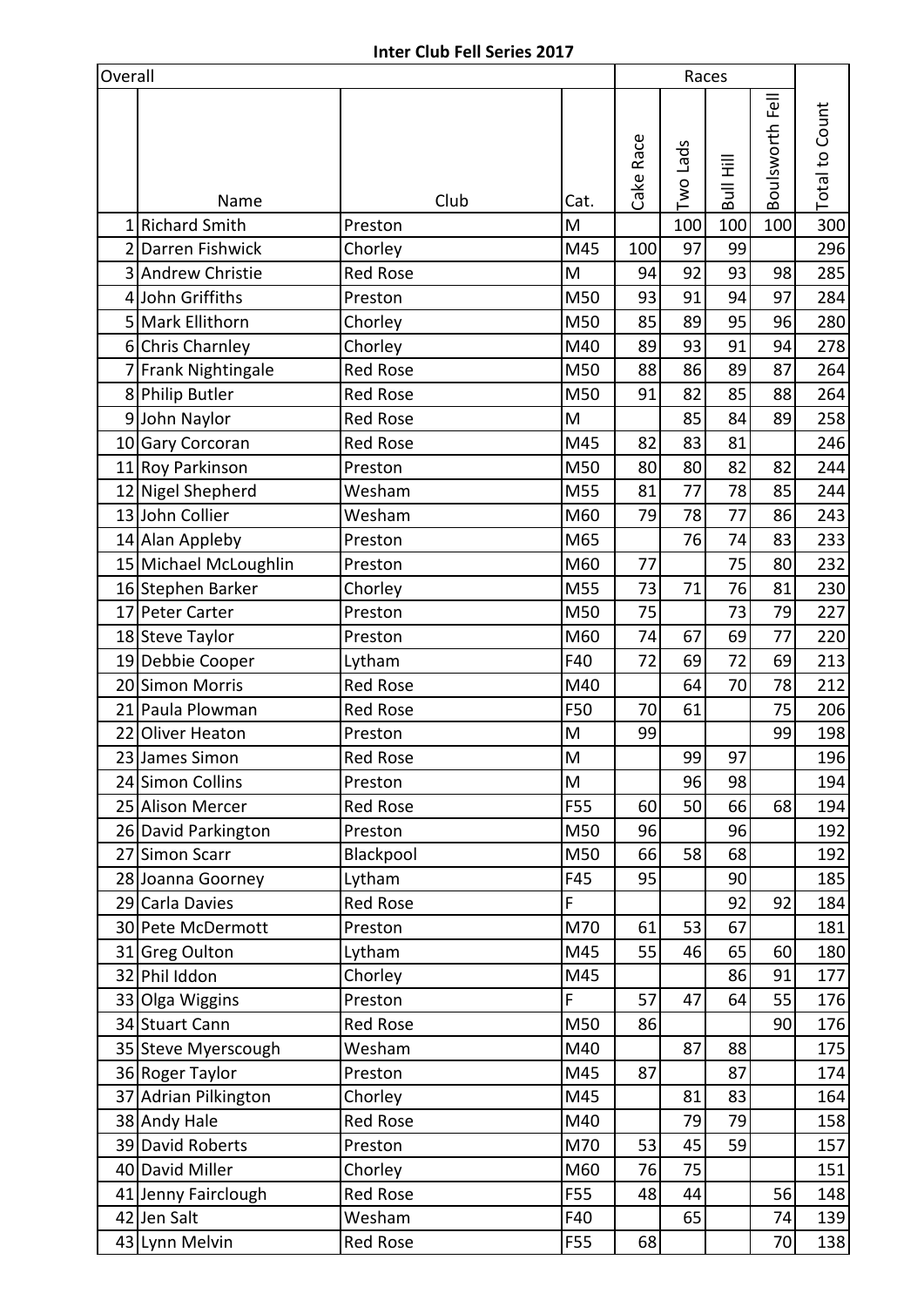| Overall |                         |                 |      |           | Races    |           |                 |                       |
|---------|-------------------------|-----------------|------|-----------|----------|-----------|-----------------|-----------------------|
|         |                         |                 |      | Cake Race | Two Lads | Bull Hill | Boulsworth Fell | <b>Total to Count</b> |
|         | Name                    | Club            | Cat. |           |          |           |                 |                       |
|         | 44 Martin Simpson       | <b>Red Rose</b> | M    | 69        | 59       |           |                 | 128                   |
|         | 45 Chris Patterson      | <b>Red Rose</b> | M45  | 64        | 63       |           |                 | 127                   |
|         | 46 Graham Schofield     | Chorley         | M60  |           | 55       |           | 72              | 127                   |
|         | 47 Alan Wilkinson       | Blackpool       | M65  | 62        | 56       |           |                 | 118                   |
|         | 48 Pamela Hardman       | Lytham          | F55  |           | 52       |           | 66              | 118                   |
|         | 49 Mary Conway          | <b>Red Rose</b> | F55  | 52        |          | 63        |                 | 115                   |
|         | 50 Deborah Myerscough   | Wesham          | F50  |           |          | 57        | 58              | 115                   |
|         | 51 Francisco Concepcion | <b>Red Rose</b> | M45  | 63        | 51       |           |                 | 114                   |
|         | 52 Sally Cape           | <b>Red Rose</b> | F50  | 49        |          |           | 61              | 110                   |
|         | 53 Ruth Travis          | <b>Red Rose</b> | F40  |           | 48       | 60        |                 | 108                   |
|         | 54 Andrew Harrison      | Preston         | M    | 98        |          |           |                 | 98                    |
|         | 55 Duncan Anderson      | <b>Red Rose</b> | M    |           | 98       |           |                 | 98                    |
|         | 56 Joe Greenwood        | Lytham          | M    | 97        |          |           |                 | 97                    |
|         | 57 Paul Jackson         | Chorley         | M50  | 54        | 42       |           |                 | 96                    |
|         | 58 John Rainford        | Preston         | M55  |           |          |           | 95              | 95                    |
|         | 59 Toney Donnelly       | Preston         | M    |           | 95       |           |                 | 95                    |
|         | 60 Daniel Hughes        | <b>Red Rose</b> | M    |           | 94       |           |                 | 94                    |
|         | 61 Alex Waddelove       | Preston         | M    |           |          |           | 93              | 93                    |
|         | 62 Andrew Grimshaw      | Preston         | M    | 92        |          |           |                 | 92                    |
|         | 63 Lynne Clough         | Chorley         | F45  | 90        |          |           |                 | 90                    |
|         | 64 Paul Gregory         | Wesham          | M    |           | 90       |           |                 | 90                    |
|         | 65 Andy Whaley          | Preston         | M40  |           | 88       |           |                 | 88                    |
|         | 66 Barry Wheeler        | Red Rose        | M    | 84        |          |           |                 | 84                    |
|         | 67 Bill Beckett         | Chorley         | M50  |           | 84       |           |                 | 84                    |
|         | 68 Fred Lynch           | Red Rose        | M60  |           |          |           | 84              | 84                    |
|         | 69 Stephen Bonsu        | Preston         | M40  | 83        |          |           |                 | 83                    |
|         | 70 Ross McKelvie        | Lytham          | M    |           |          | 80        |                 | 80                    |
|         | 71 Sarah Sherratt       | Wesham          | F45  | 78        |          |           |                 | 78                    |
|         | 72 Shane Cliffe         | Red Rose        | M50  |           |          |           | 76              | 76                    |
|         | 73 Martin Bates         | Wesham          | M60  |           | 74       |           |                 | 74                    |
|         | 74 John Wiseman         | Red Rose        | M50  |           |          |           | 73              | 73                    |
|         | 75 Steven Willetts      | Red Rose        | M    |           | 73       |           |                 | 73                    |
|         | 76 Mike Burnham         | Preston         | M    |           | 72       |           |                 | 72                    |
|         | 77 Jim Doherty          | Preston         | M50  |           |          | 71        |                 | 71                    |
|         | 78 Emily Ingham         | Red Rose        | F    |           |          |           | 71              | 71                    |
|         | 79 Stephen Robertson    | Red Rose        | M55  | 71        |          |           |                 | 71                    |
|         | 80 Peter Bolton         | <b>Red Rose</b> | M55  |           | 70       |           |                 | 70                    |
|         | 81 Martin Quinn         | Chorley         | M40  |           | 68       |           |                 | 68                    |
|         | 82 Laura Marie Lawler   | Blackpool       | F45  | 67        |          |           |                 | 67                    |
|         | 83 Melanie Lowe         | <b>Red Rose</b> | F    |           |          |           | 67              | 67                    |
|         | 84 David North          | Chorley         | M55  |           | 66       |           |                 | 66                    |
|         | 85 Antony Walton        | Red Rose        | M    | 65        |          |           |                 | 65                    |
|         | 86 Wayne Hope           | Red Rose        | M55  |           |          |           | 65              | 65                    |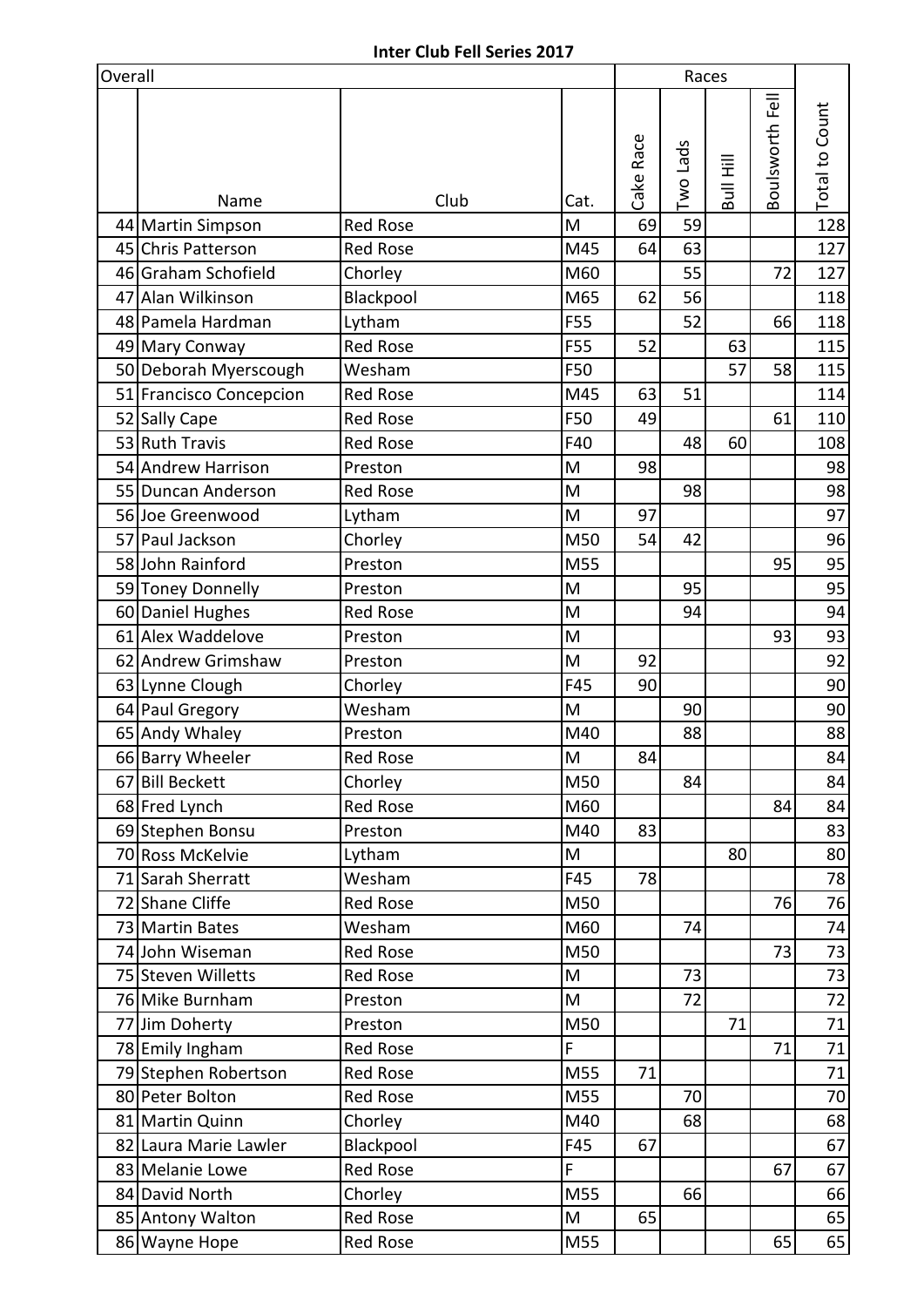| Overall |                      |                 |      |              |             | Races     |                   |                       |
|---------|----------------------|-----------------|------|--------------|-------------|-----------|-------------------|-----------------------|
|         | Name                 | Club            | Cat. | Race<br>Cake | Lads<br>Two | Bull Hill | Tel<br>Boulsworth | <b>Total to Count</b> |
|         | 87 Anees Shaikh      | Red Rose        | F50  |              |             |           | 64                | 64                    |
|         | 88 Judi Ingham       | <b>Red Rose</b> | F45  |              |             |           | 63                | 63                    |
|         | 89 Maureen Laney     | <b>Red Rose</b> | F60  |              |             | 62        |                   | 62                    |
|         | 90 Emily Wiggins     | Preston         | F    |              |             |           | 62                | 62                    |
|         | 91 Vicki Sherrington | Preston         | F45  |              | 62          |           |                   | 62                    |
|         | 92 Julie Tyrer       | Preston         | F40  |              |             | 61        |                   | 61                    |
|         | 93 Andrew Lowe       | Chorley         | M55  |              | 60          |           |                   | 60                    |
|         | 94 Alistair Morris   | Wesham          | M55  | 59           |             |           |                   | 59                    |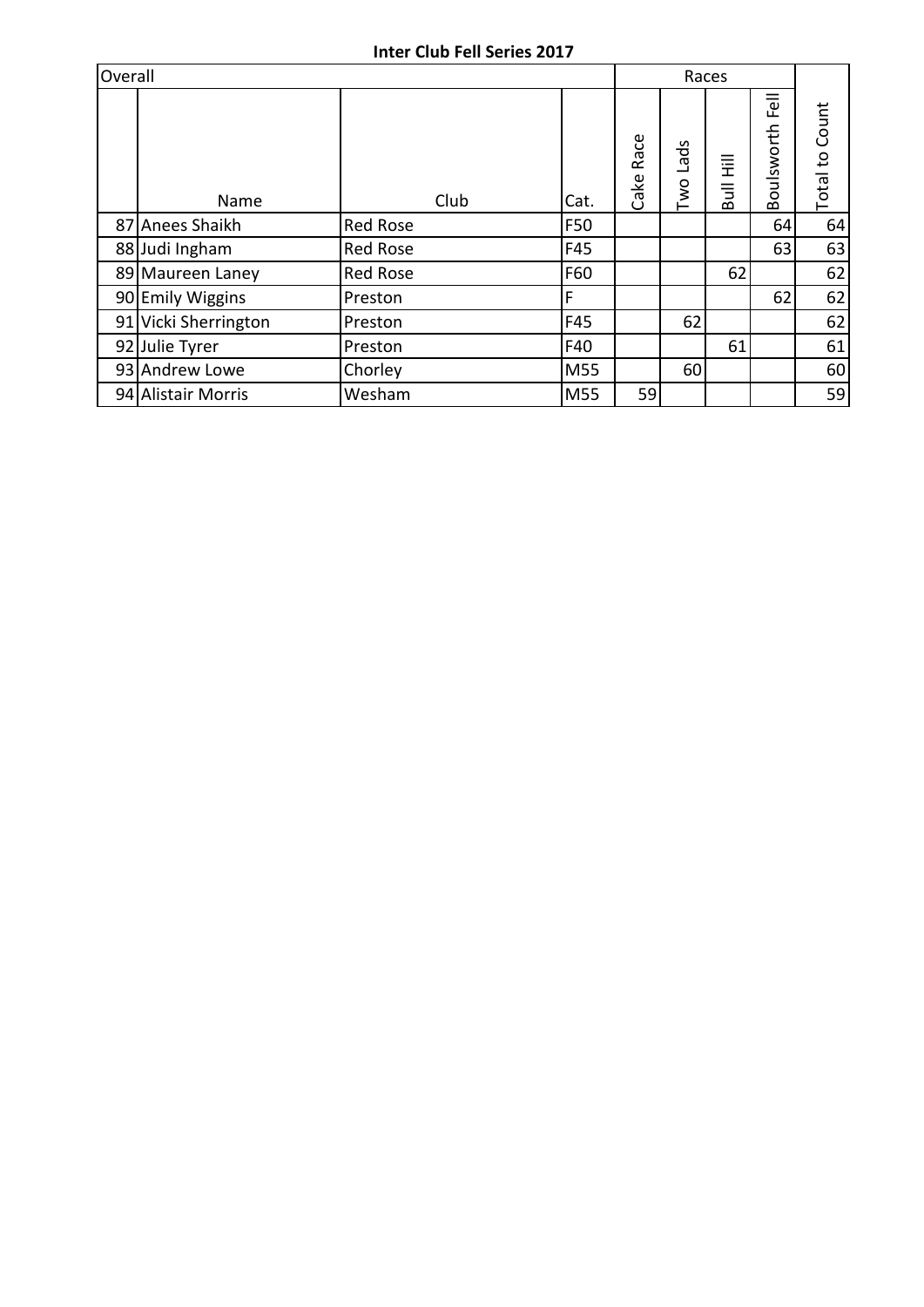| Men            |                         |                 |      |           |          | Races     |                 |                       |  |
|----------------|-------------------------|-----------------|------|-----------|----------|-----------|-----------------|-----------------------|--|
|                |                         |                 |      | Cake Race | Two Lads | Bull Hill | Boulsworth Fell | <b>Total to Count</b> |  |
|                | Name                    | Club            | Cat. |           |          |           |                 |                       |  |
| $1\vert$       | <b>Richard Smith</b>    | Preston         | M    |           | 100      | 100       | 100             | 300                   |  |
|                | 2 Darren Fishwick       | Chorley         | M45  | 100       | 97       | 99        |                 | 296                   |  |
|                | 3 Andrew Christie       | <b>Red Rose</b> | M    | 95        | 92       | 93        | 98              | 286                   |  |
|                | 4 John Griffiths        | Preston         | M50  | 94        | 91       | 94        | 97              | 285                   |  |
| 5 <sup>1</sup> | Mark Ellithorn          | Chorley         | M50  | 87        | 89       | 95        | 96              | 280                   |  |
|                | 6 Chris Charnley        | Chorley         | M40  | 91        | 93       | 92        | 94              | 279                   |  |
|                | 7 Frank Nightingale     | <b>Red Rose</b> | M50  | 90        | 86       | 91        | 88              | 269                   |  |
|                | 8 Philip Butler         | <b>Red Rose</b> | M50  | 92        | 82       | 87        | 89              | 268                   |  |
|                | 9 John Naylor           | <b>Red Rose</b> | M    |           | 85       | 86        | 90              | 261                   |  |
|                | 10 Gary Corcoran        | <b>Red Rose</b> | M45  | 84        | 83       | 83        |                 | 250                   |  |
|                | 11 Roy Parkinson        | Preston         | M50  | 82        | 80       | 84        | 83              | 249                   |  |
|                | 12 Nigel Shepherd       | Wesham          | M55  | 83        | 77       | 80        | 86              | 249                   |  |
|                | 13 John Collier         | Wesham          | M60  | 81        | 78       | 79        | 87              | 247                   |  |
|                | 14 Michael McLoughlin   | Preston         | M60  | 80        |          | 77        | 81              | 238                   |  |
|                | 15 Stephen Barker       | Chorley         | M55  | 76        | 71       | 78        | 82              | 236                   |  |
|                | 16 Alan Appleby         | Preston         | M65  |           | 76       | 76        | 84              | 236                   |  |
|                | 17 Peter Carter         | Preston         | M50  | 78        |          | 75        | 80              | 233                   |  |
|                | 18 Steve Taylor         | Preston         | M60  | 77        | 68       | 72        | 78              | 227                   |  |
|                | 19 Simon Morris         | <b>Red Rose</b> | M40  |           | 66       | 73        | 79              | 218                   |  |
|                | 20 Greg Oulton          | Lytham          | M45  | 66        | 56       | 69        | 72              | 207                   |  |
|                | 21 Simon Scarr          | Blackpool       | M50  | 73        | 62       | 71        |                 | 206                   |  |
|                | 22 Oliver Heaton        | Preston         | M    | 99        |          |           | 99              | 198                   |  |
|                | 23 Pete McDermott       | Preston         | M70  | 68        | 59       | 70        |                 | 197                   |  |
|                | 24 Jame Simon           | <b>Red Rose</b> | M    |           | 99       | 97        |                 | 196                   |  |
|                | 25 Simon Collins        | Preston         | M    |           | 96       | 98        |                 | 194                   |  |
|                | 26 David Parkington     | Preston         | M50  | 96        |          | 96        |                 | 192                   |  |
|                | 27 David Roberts        | Preston         | M70  | 64        | 55       | 68        |                 | 187                   |  |
|                | 28 Phil Iddon           | Chorley         | M45  |           |          | 88        | 92              | 180                   |  |
|                | 29 Stuart Cann          | <b>Red Rose</b> | M50  | 88        |          |           | 91              | 179                   |  |
|                | 30 Roger Taylor         | Preston         | M45  | 89        |          | 89        |                 | 178                   |  |
|                | 31 Steve Myerscough     | Wesham          | M40  |           | 87       | 90        |                 | 177                   |  |
|                | 32 Adrian Pilkington    | Chorley         | M45  |           | 81       | 85        |                 | 166                   |  |
|                | 33 Andy Hale            | <b>Red Rose</b> | M40  |           | 79       | 81        |                 | 160                   |  |
|                | 34 David Miller         | Chorley         | M60  | 79        | 75       |           |                 | 154                   |  |
|                | 35 Martin Simpson       | <b>Red Rose</b> | M    | 74        | 63       |           |                 | 137                   |  |
|                | 36 Chris Patterson      | <b>Red Rose</b> | M45  | 71        | 65       |           |                 | 136                   |  |
|                | 37 Graham Schofield     | Chorley         | M60  |           | 60       |           | 75              | 135                   |  |
|                | 38 Alan Wilkinson       | Blackpool       | M65  | 69        | 61       |           |                 | 130                   |  |
|                | 39 Francisco Concepcion | <b>Red Rose</b> | M45  | 70        | 58       |           |                 | 128                   |  |
|                | 40 Paul Jackson         | Chorley         | M50  | 65        | 53       |           |                 | 118                   |  |
|                | 41 Andrew Harrison      | Preston         | M    | 98        |          |           |                 | 98                    |  |
|                | 42 Duncan Anderson      | <b>Red Rose</b> | M    |           | 98       |           |                 | 98                    |  |
|                | 43 Joe Greenwood        | Lytham          | M    | 97        |          |           |                 | 97                    |  |
|                | 44 Toney Donnelly       | Preston         | M    |           | 95       |           |                 | 95                    |  |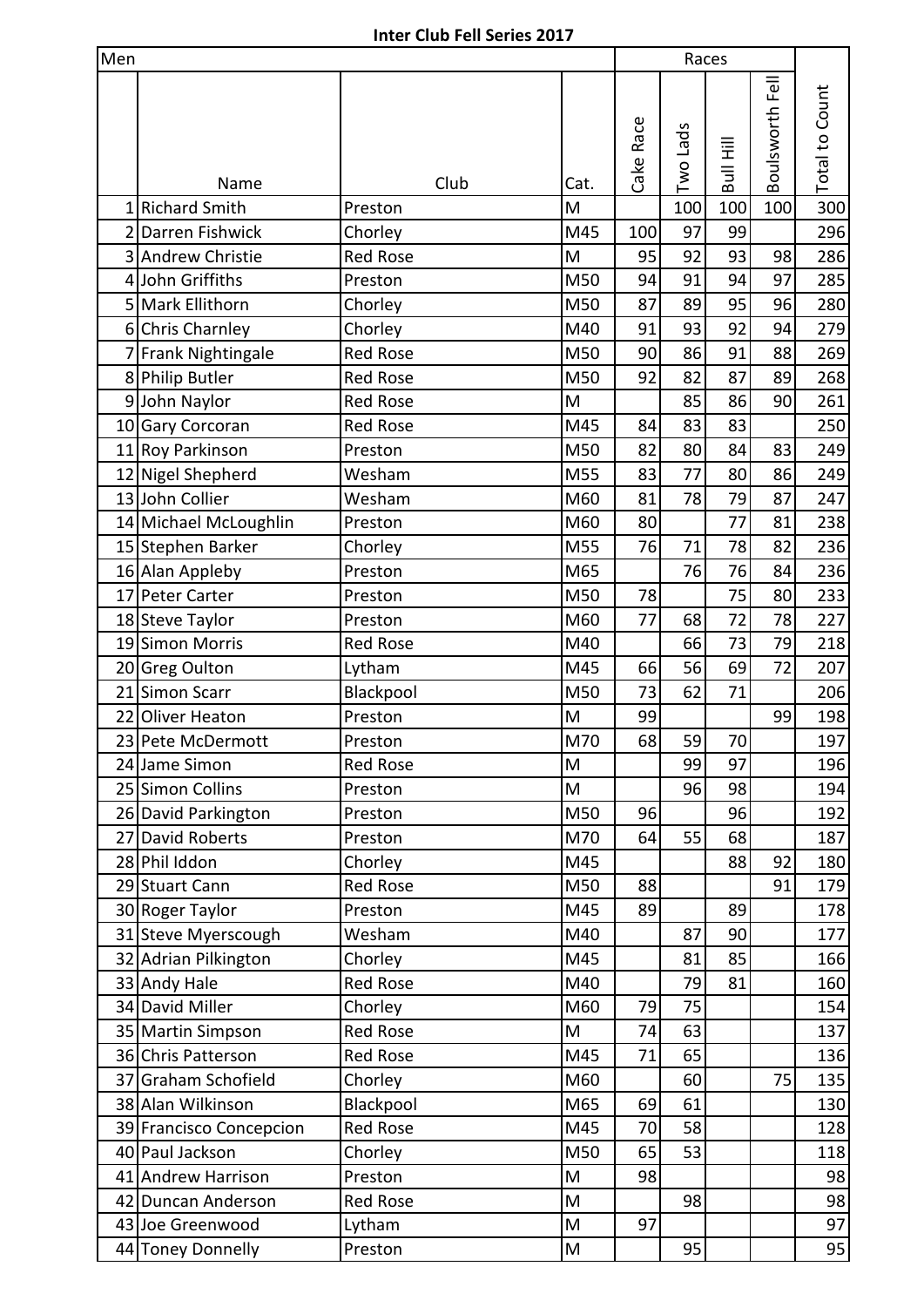| Men |                         |                 |           |           | Races    |           |                 |                |
|-----|-------------------------|-----------------|-----------|-----------|----------|-----------|-----------------|----------------|
|     | Name                    | Club            | Cat.      | Cake Race | Two Lads | Bull Hill | Boulsworth Fell | Total to Count |
|     | 45 John Rainford        | Preston         | M55       |           |          |           | 95              | 95             |
|     | 46 Daniel Hughes        | <b>Red Rose</b> | M         |           | 94       |           |                 | 94             |
|     | 47 Andrew Grimshaw      | Preston         | M         | 93        |          |           |                 | 93             |
|     | 48 Alex Waddelove       | Preston         | M         |           |          |           | 93              | 93             |
|     | 49 Paul Gregory         | Wesham          | M         |           | 90       |           |                 | 90             |
|     | 50 Andy Whaley          | Preston         | M40       |           | 88       |           |                 | 88             |
|     | 51 Barry Wheeler        | <b>Red Rose</b> | M         | 86        |          |           |                 | 86             |
|     | 52 Stephen Bonsu        | Preston         | M40       | 85        |          |           |                 | 85             |
|     | 53 Fred Lynch           | Red Rose        | M60       |           |          |           | 85              | 85             |
|     | 54 Bill Beckett         | Chorley         | M50       |           | 84       |           |                 | 84             |
|     | 55 Ross McKelvie        | Lytham          | M         |           |          | 82        |                 | 82             |
|     | 56 Shane Cliffe         | <b>Red Rose</b> | M50       |           |          |           | 77              | 77             |
|     | 57 John Wiseman         | <b>Red Rose</b> | M50       |           |          |           | 76              | 76             |
|     | 58 Stephen Robertson    | <b>Red Rose</b> | M55       | 75        |          |           |                 | 75             |
|     | 59 Jim Doherty          | Preston         | M50       |           |          | 74        |                 | 74             |
|     | 60 Martin Bates         | Wesham          | M60       |           | 74       |           |                 | 74             |
|     | 61 Wayne Hope           | <b>Red Rose</b> | M55       |           |          |           | 74              | 74             |
|     | 62 Steven Willetts      | <b>Red Rose</b> | M         |           | 73       |           |                 | 73             |
|     | 63 Anees Shaikh         | <b>Red Rose</b> | F50       |           |          |           | 73              | 73             |
|     | 64 Antony Walton        | <b>Red Rose</b> | M         | 72        |          |           |                 | 72             |
|     | 65 Mike Burnham         | Preston         | M         |           | 72       |           |                 | 72             |
|     | 66 Graham Vickers       | Wesham          | M55       |           |          |           | 71              | 71             |
|     | 67 Peter Bolton         | <b>Red Rose</b> | M55       |           | 70       |           |                 | 70             |
|     | 68 Martin Quinn         | Chorley         | M40       |           | 69       |           |                 | 69             |
|     | 69 Alistair Morris      | Wesham          | M55       | 67        |          |           |                 | 67             |
|     | 70 David North          | Chorley         | M55       |           | 67       |           |                 | 67             |
|     | 71 Philip McCullagh     | Chorley         | M60       |           |          | 67        |                 | 67             |
|     | 72 Andrew Lowe          | Chorley         | M55       |           | 64       |           |                 | 64             |
|     | 73 Peter Richard Gibson | Blackpool       | M60       | 63        |          |           |                 | 63             |
|     | 74 Phil Lakeland        | Preston         | M60       |           | 57       |           |                 | 57             |
|     | 75 Colin Manning        | Red Rose        | ${\sf M}$ |           | 54       |           |                 | 54             |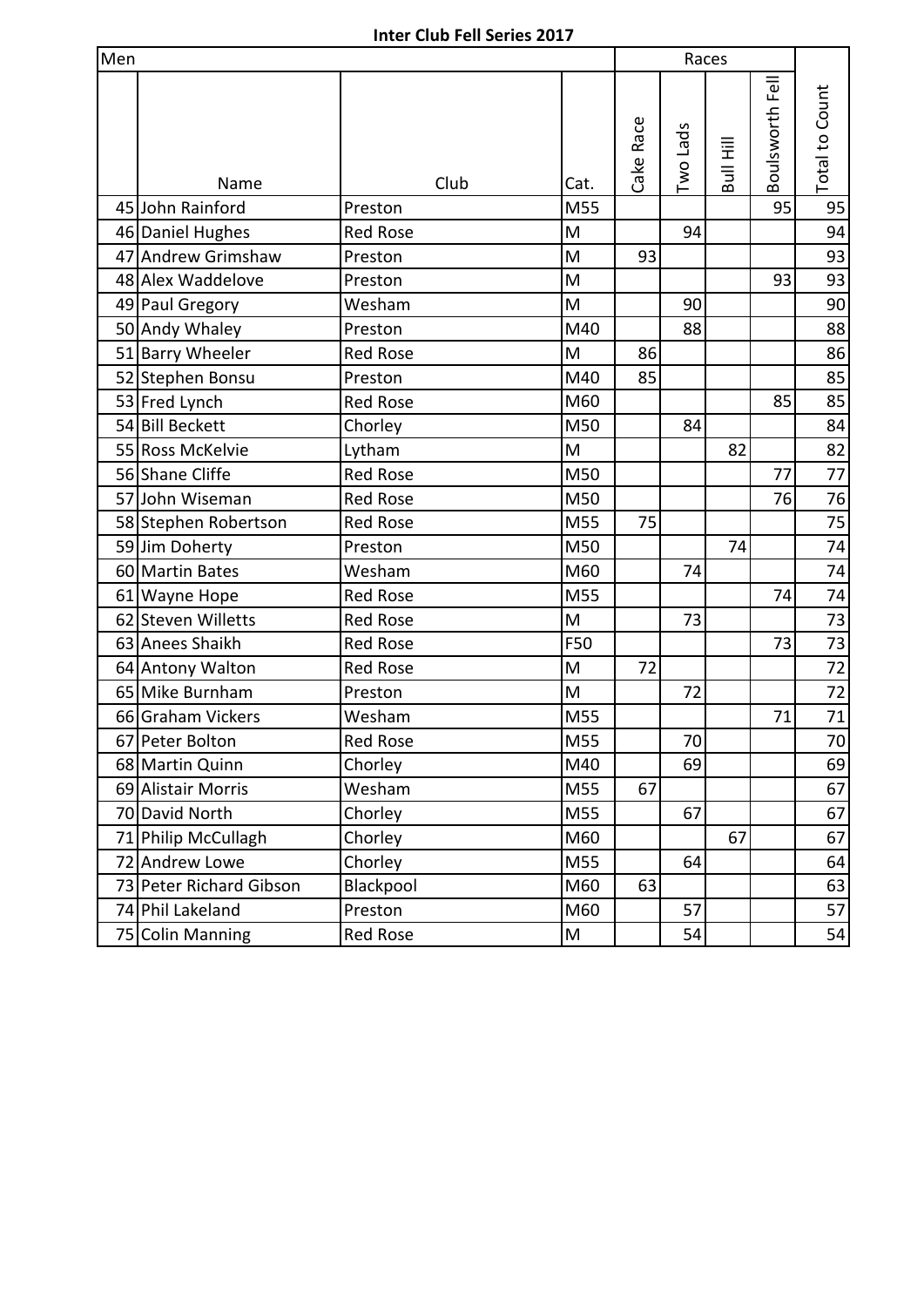| <b>Vet 40</b> |                         |                 |      | Races     |          |           |                    |                       |
|---------------|-------------------------|-----------------|------|-----------|----------|-----------|--------------------|-----------------------|
|               | Name                    | Club            | Cat. | Cake Race | Two Lads | Bull Hill | Fell<br>Boulsworth | <b>Total to Count</b> |
|               | 1 Darren Fishwick       | Chorley         | M45  | 100       | 100      | 100       |                    | 300                   |
|               | 2 Chris Charnley        | Chorley         | M40  | 99        | 99       | 99        | 100                | 298                   |
|               | 3 Gary Corcoran         | <b>Red Rose</b> | M45  | 96        | 96       | 94        |                    | 286                   |
|               | 4 Simon Morris          | <b>Red Rose</b> | M40  |           | 92       | 92        | 98                 | 282                   |
|               | 5 Greg Oulton           | Lytham          | M45  | 93        | 89       | 91        | 97                 | 281                   |
|               | 6 Roger Taylor          | Preston         | M45  | 98        |          | 97        |                    | 195                   |
|               | 7 Steve Myerscough      | Wesham          | M40  |           | 97       | 98        |                    | 195                   |
|               | 8 Phil Iddon            | Chorley         | M45  |           |          | 96        | 99                 | 195                   |
|               | 9 Adrian Pilkington     | Chorley         | M45  |           | 95       | 95        |                    | 190                   |
|               | 10 Andy Hale            | <b>Red Rose</b> | M40  |           | 94       | 93        |                    | 187                   |
|               | 11 Chris Patterson      | <b>Red Rose</b> | M45  | 95        | 91       |           |                    | 186                   |
|               | 12 Francisco Concepcion | <b>Red Rose</b> | M45  | 94        | 90       |           |                    | 184                   |
|               | 13 Andy Whaley          | Preston         | M40  |           | 98       |           |                    | 98                    |
|               | 14 Stephen Bonsu        | Preston         | M40  | 97        |          |           |                    | 97                    |
|               | 15 Martin Quinn         | Chorley         | M40  |           | 93       |           |                    | 93                    |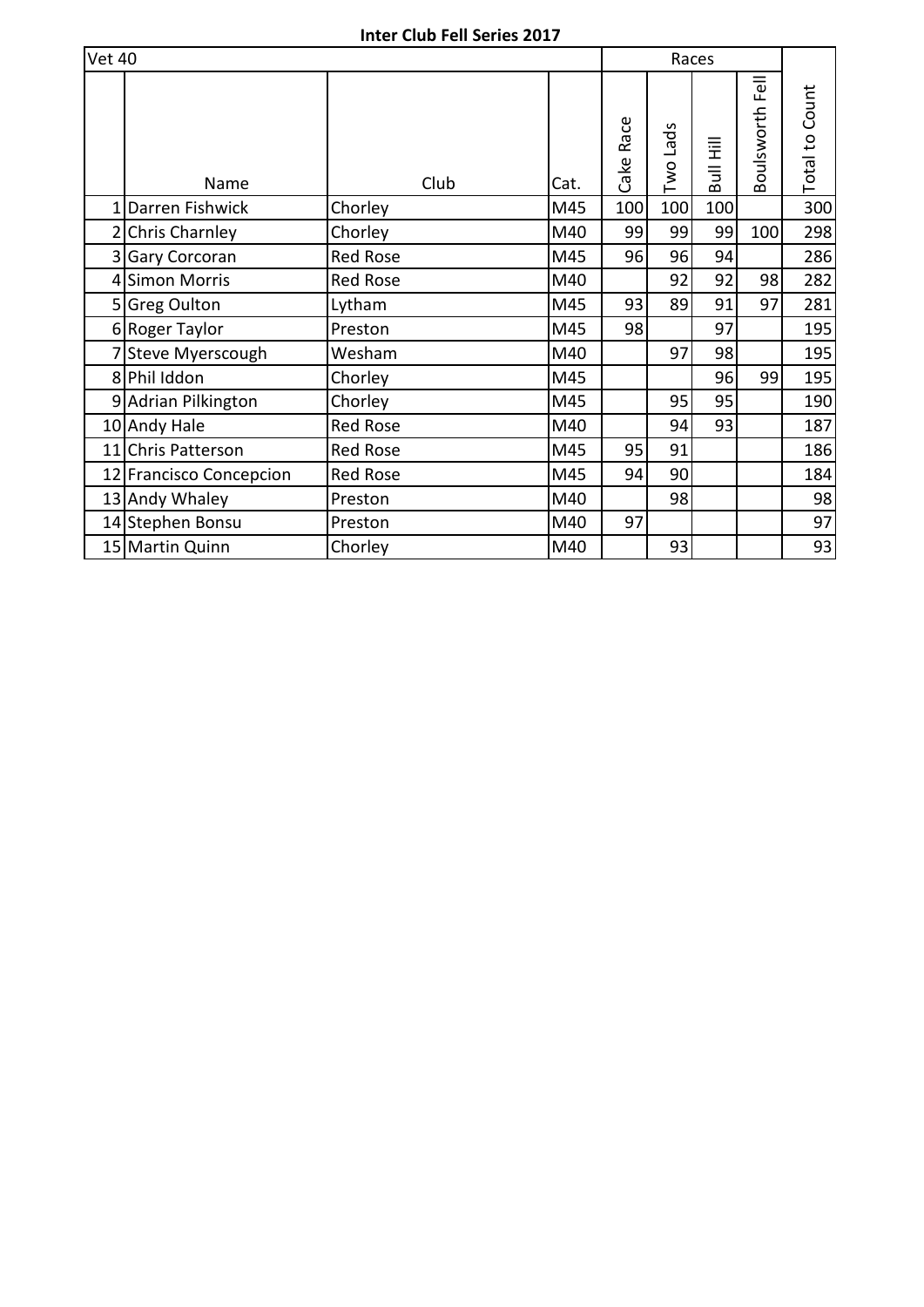| <b>Vet 50</b> |                      |                 |      |           | Races    |           |                 |                       |
|---------------|----------------------|-----------------|------|-----------|----------|-----------|-----------------|-----------------------|
|               | Name                 | Club            | Cat. | Cake Race | Two Lads | Bull Hill | Boulsworth Fell | <b>Total to Count</b> |
|               | 1John Griffiths      | Preston         | M50  | 99        | 100      | 98        | 100             | 299                   |
|               | 2 Mark Ellithorn     | Chorley         | M50  | 95        | 99       | 99        | 99              | 297                   |
|               | 3 Frank Nightingale  | <b>Red Rose</b> | M50  | 97        | 98       | 97        | 95              | 292                   |
|               | 4 Philip Butler      | <b>Red Rose</b> | M50  | 98        | 96       | 96        | 96              | 290                   |
|               | 5 Roy Parkinson      | Preston         | M50  | 93        | 95       | 95        | 93              | 283                   |
|               | 6 Nigel Shepherd     | Wesham          | M55  | 94        | 94       | 94        | 94              | 282                   |
|               | 7 Stephen Barker     | Chorley         | M55  | 91        | 93       | 93        | 92              | 278                   |
|               | 8 Peter Carter       | Preston         | M50  | 92        |          | 92        | 91              | 275                   |
|               | 9 Simon Scarr        | Blackpool       | M50  | 89        | 89       | 90        |                 | 268                   |
|               | 10 David Parkington  | Preston         | M50  | 100       |          | 100       |                 | 200                   |
|               | 11 Stuart Cann       | <b>Red Rose</b> | M50  | 96        |          |           | 97              | 193                   |
|               | 12 Paul Jackson      | Chorley         | M50  | 87        | 88       |           |                 | 175                   |
|               | 13 John Rainford     | Preston         | M55  |           |          |           | 98              | 98                    |
|               | 14 Bill Beckett      | Chorley         | M50  |           | 97       |           |                 | 97                    |
|               | 15 Peter Bolton      | <b>Red Rose</b> | M55  |           | 92       |           |                 | 92                    |
|               | 16 David North       | Chorley         | M55  |           | 91       |           |                 | 91                    |
|               | 17 Jim Doherty       | Preston         | M50  |           |          | 91        |                 | 91                    |
|               | 18 Andrew Lowe       | Chorley         | M55  |           | 90       |           |                 | 90                    |
|               | 19 Stephen Robertson | <b>Red Rose</b> | M55  | 90        |          |           |                 | 90                    |
|               | 20 Shane Cliffe      | <b>Red Rose</b> | M50  |           |          |           | 90              | 90                    |
|               | 21 John Wiseman      | <b>Red Rose</b> | M50  |           |          |           | 89              | 89                    |
|               | 22 Alistair Morris   | Wesham          | M55  | 88        |          |           |                 | 88                    |
|               | 23 Wayne Hope        | <b>Red Rose</b> | M55  |           |          |           | 88              | 88                    |
|               | 24 Anees Shaikh      | <b>Red Rose</b> | M50  |           |          |           | 87              | 87                    |
|               | 25 Graham Vickers    | Wesham          | M55  |           |          |           | 86              | 86                    |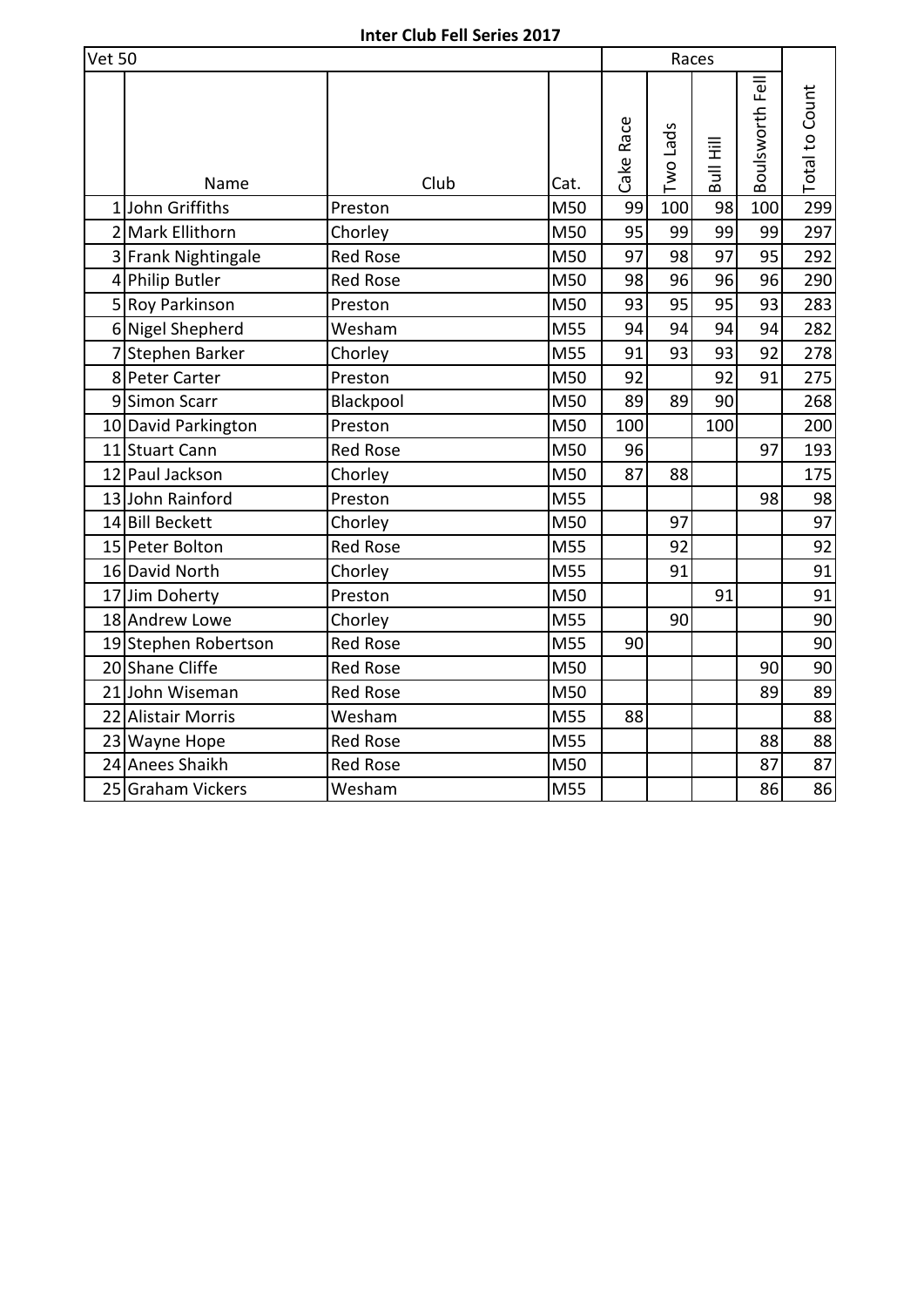| <b>Vet 60</b> |                         |                 |      |              | Races    |                                  |                    |                       |
|---------------|-------------------------|-----------------|------|--------------|----------|----------------------------------|--------------------|-----------------------|
|               | Name                    | Club            | Cat. | Race<br>Cake | Two Lads | Ë<br>$\overline{\mathsf{B}}$ ull | Fell<br>Boulsworth | <b>Total to Count</b> |
| 1             | John Collier            | Wesham          | M60  | 100          | 100      | 100                              | 100                | 300                   |
|               | 2 Alan Appleby          | Preston         | M65  |              | 99       | 98                               | 98                 | 295                   |
| 3             | Michael McLoughlin      | Preston         | M60  | 99           |          | 99                               | 97                 | 295                   |
|               | 4 Steve Taylor          | Preston         | M60  | 97           | 96       | 97                               | 96                 | 290                   |
|               | 5 Pete McDermott        | Preston         | M70  | 95           | 93       | 96                               |                    | 284                   |
|               | 6 David Roberts         | Preston         | M70  | 94           | 91       | 95                               |                    | 280                   |
|               | David Miller            | Chorley         | M60  | 98           | 98       |                                  |                    | 196                   |
|               | 8 Alan Wilkinson        | Blackpool       | M65  | 96           | 95       |                                  |                    | 191                   |
| 9             | Graham Schofield        | Chorley         | M60  |              | 94       |                                  | 95                 | 189                   |
|               | 10 Fred Lynch           | <b>Red Rose</b> | M60  |              |          |                                  | 99                 | 99                    |
|               | 11 Martin Bates         | Wesham          | M60  |              | 97       |                                  |                    | 97                    |
|               | 12 Philip McCullagh     | Chorley         | M60  |              |          | 94                               |                    | 94                    |
|               | 13 Peter Richard Gibson | Blackpool       | M60  | 93           |          |                                  |                    | 93                    |
|               | 14 Phil Lakeland        | Preston         | M60  |              | 92       |                                  |                    | 92                    |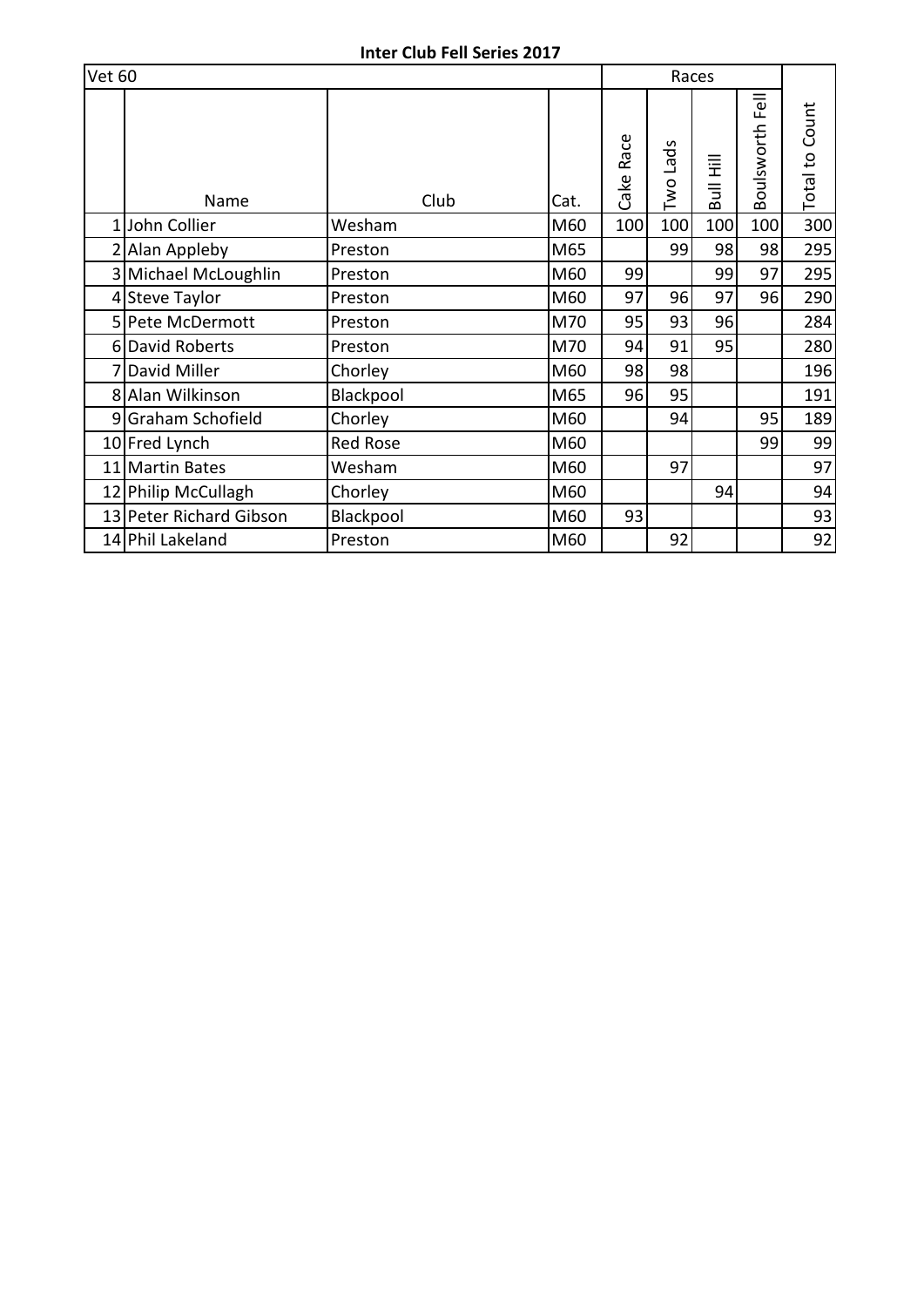| Women |                       |                 |      |      | Races     |          |           |                 |                       |
|-------|-----------------------|-----------------|------|------|-----------|----------|-----------|-----------------|-----------------------|
|       | Name                  |                 | Club | Cat. | Cake Race | Two Lads | Bull Hill | Boulsworth Fell | <b>Total to Count</b> |
| 1     | Debbie Cooper         | Lytham          |      | F40  | 97        | 100      | 98        | 95              | 295                   |
|       | 2 Paula Plowman       | <b>Red Rose</b> |      | F50  | 96        | 97       |           | 99              | 292                   |
|       | 3 Alison Mercer       | <b>Red Rose</b> |      | F55  | 93        | 93       | 97        | 94              | 284                   |
|       | 4 Olga Wiggins        | Preston         |      | F    | 91        | 91       | 96        | 85              | 278                   |
|       | 5 Jenny Fairclough    | <b>Red Rose</b> |      | F55  | 85        | 90       |           | 86              | 261                   |
|       | 6 Carla Davies        | <b>Red Rose</b> |      | F    |           |          | 100       | 100             | 200                   |
|       | 7 Joanna Goorney      | Lytham          |      | F45  | 100       |          | 99        |                 | 199                   |
|       | 8Jen Salt             | Wesham          |      | F40  |           | 99       |           | 98              | 197                   |
|       | 9 Lynn Melvin         | <b>Red Rose</b> |      | F55  | 95        |          |           | 96              | 191                   |
|       | 10 Pamela Hardman     | Lytham          |      | F55  |           | 94       |           | 92              | 186                   |
|       | 11 Ruth Travis        | <b>Red Rose</b> |      | F40  |           | 92       | 92        |                 | 184                   |
|       | 12 Mary Conway        | <b>Red Rose</b> |      | F55  | 89        |          | 95        |                 | 184                   |
|       | 13 Deborah Myerscough | Wesham          |      | F50  |           |          | 91        | 88              | 179                   |
|       | 14 Sally Cape         | <b>Red Rose</b> |      | F50  | 86        |          |           | 89              | 175                   |
|       | 15 Lynne Clough       | Chorley         |      | F45  | 99        |          |           |                 | 99                    |
|       | 16 Vicki Sherrington  | Preston         |      | F45  |           | 98       |           |                 | 98                    |
|       | 17 Sarah Sherratt     | Wesham          |      | F45  | 98        |          |           |                 | 98                    |
|       | 18 Emily Ingham       | <b>Red Rose</b> |      | F    |           |          |           | 97              | 97                    |
|       | 19Julia Rolfe         | Lytham          |      | F50  |           | 96       |           |                 | 96                    |
|       | 20 Susan Hawitt       | Lytham          |      | F50  |           | 95       |           |                 | 95                    |
|       | 21 Laura Marie Lawler | Blackpool       |      | F45  | 94        |          |           |                 | 94                    |
|       | 22 Maureen Laney      | <b>Red Rose</b> |      | F60  |           |          | 94        |                 | 94                    |
|       | 23 Julie Tyrer        | Preston         |      | F40  |           |          | 93        |                 | 93                    |
|       | 24 Melanie Lowe       | Red Rose        |      | F    |           |          |           | 93              | 93                    |
|       | 25 J Wright           | Blackpool       |      | F55  | 92        |          |           |                 | 92                    |
|       | 26 Judi Ingham        | Red Rose        |      | F45  |           |          |           | 91              | 91                    |
|       | 27 Debbie Porter      | Red Rose        |      | F45  | 90        |          |           |                 | 90                    |
|       | 28 Emily Wiggins      | Preston         |      | F    |           |          |           | 90              | 90                    |
|       | 29 Dawn Lock          | Lytham          |      | F70  |           | 89       |           |                 | 89                    |
|       | 30 Lisa Hyde          | Red Rose        |      | F40  |           | 88       |           |                 | 88                    |
|       | 31 Sue Tonge          | Red Rose        |      | F60  | 88        |          |           |                 | 88                    |
|       | 32 Cathy Karn         | Red Rose        |      | F50  | 87        |          |           |                 | 87                    |
|       | 33 Sue Austin         | Red Rose        |      | F55  |           |          |           | 87              | 87                    |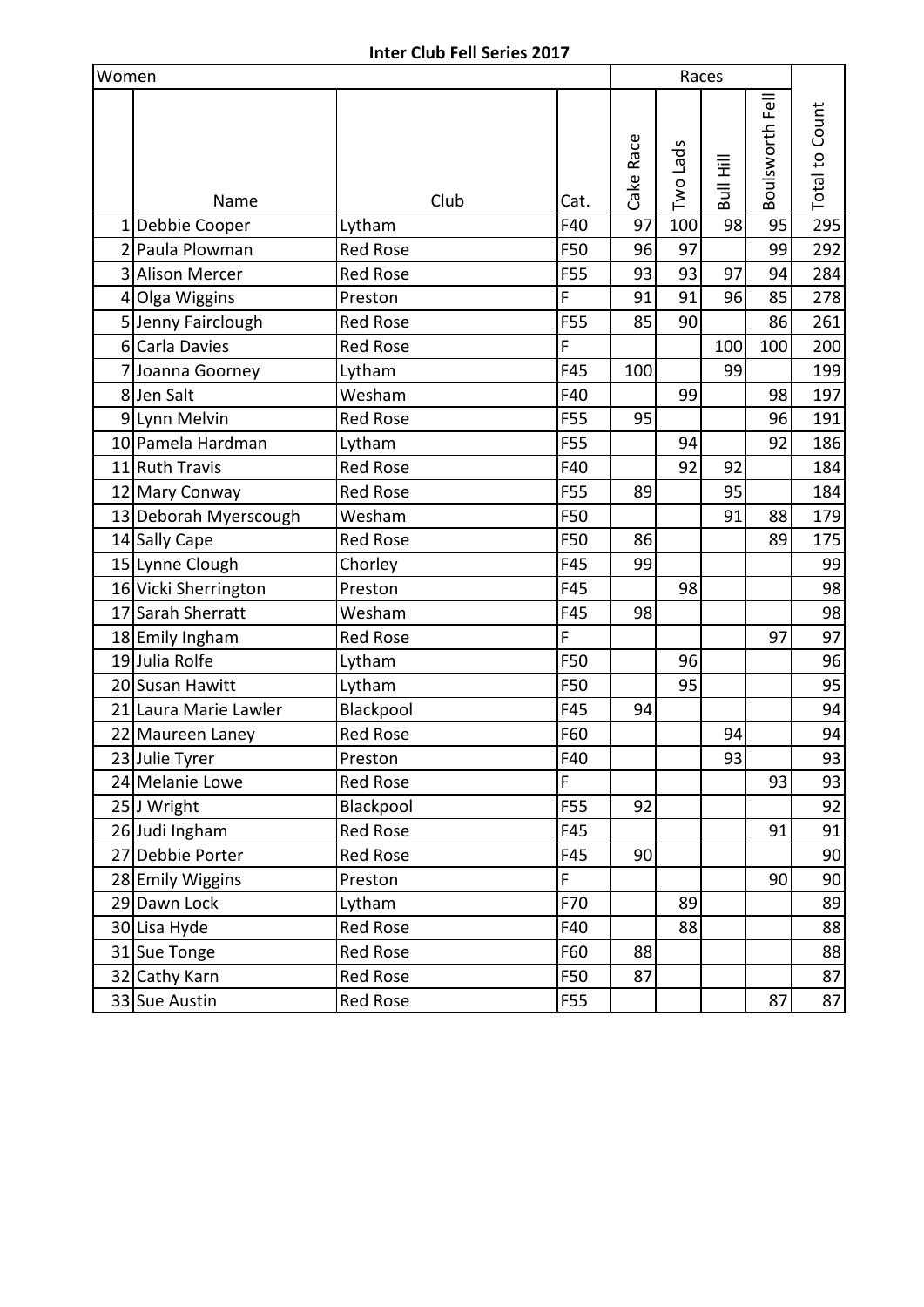| Women Vet 40          |                 |      | Races        |          |           |                    |                       |
|-----------------------|-----------------|------|--------------|----------|-----------|--------------------|-----------------------|
| Name                  | Club            | Cat. | Race<br>Cake | Two Lads | Bull Hill | Fell<br>Boulsworth | <b>Total to Count</b> |
| Debbie Cooper         | Lytham          | F40  | 97           | 100      | 99        | 99                 | 298                   |
| 2 Joanna Goorney      | Lytham          | F45  | 100          |          | 100       |                    | 200                   |
| 3 Jen Salt            | Wesham          | F40  |              | 99       |           | 100                | 199                   |
| 4 Ruth Travis         | <b>Red Rose</b> | F40  |              | 97       | 97        |                    | 194                   |
| 5 Lynne Clough        | Chorley         | F45  | 99           |          |           |                    | 99                    |
| 6 Vicki Sherrington   | Preston         | F45  |              | 98       |           |                    | 98                    |
| Sarah Sherratt        | Wesham          | F45  | 98           |          |           |                    | 98                    |
| 8 Julie Tyrer         | Preston         | F40  |              |          | 98        |                    | 98                    |
| 9 Judi Ingham         | <b>Red Rose</b> | F45  |              |          |           | 98                 | 98                    |
| 10 Laura Marie Lawler | Blackpool       | F45  | 96           |          |           |                    | 96                    |
| 11 Lisa Hyde          | Red Rose        | F40  |              | 96       |           |                    | 96                    |
| 12 Debbie Porter      | <b>Red Rose</b> | F45  | 95           |          |           |                    | 95                    |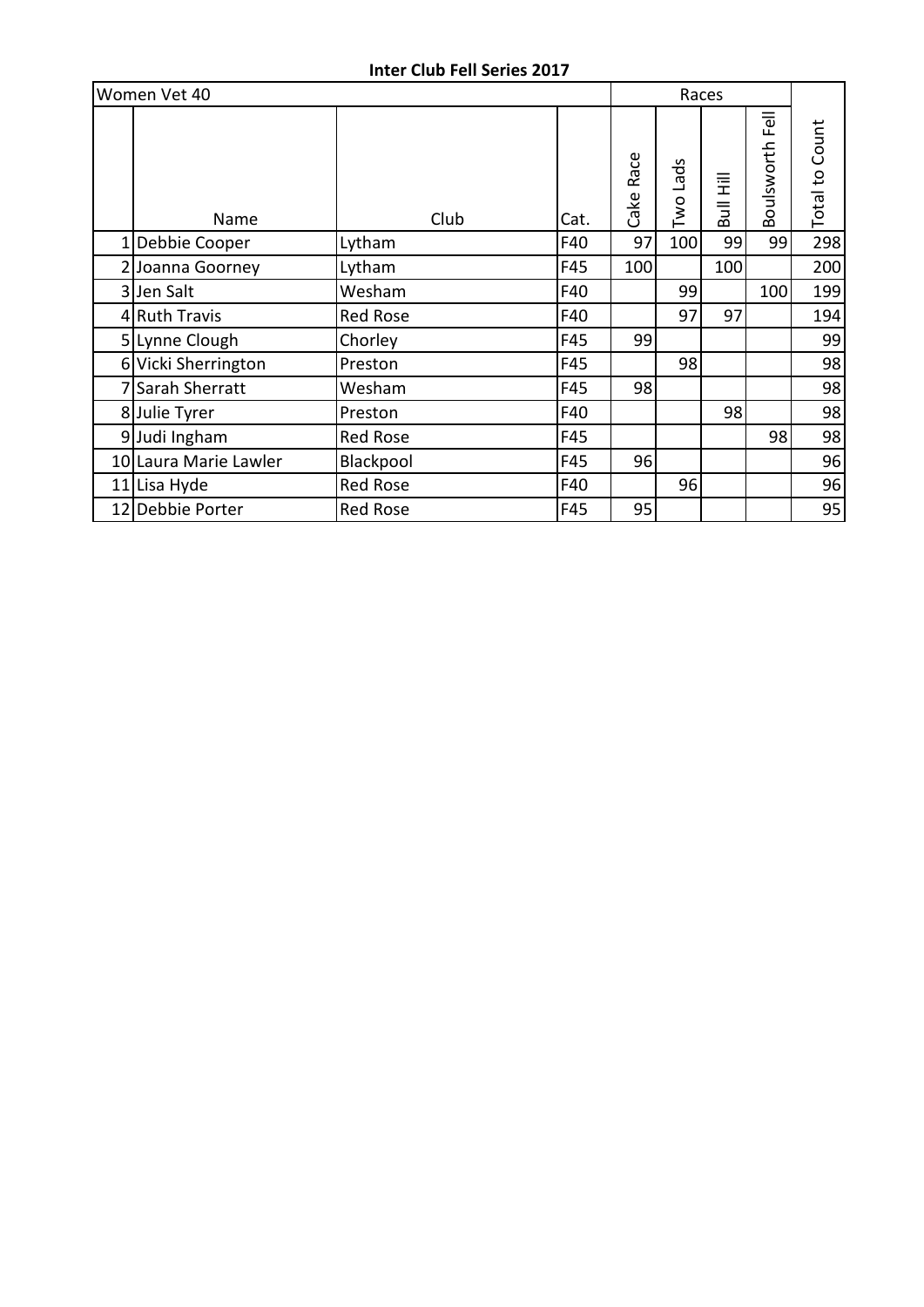|   | Women Vet 50       |                 |      | Races |              |          |           |                 |                       |
|---|--------------------|-----------------|------|-------|--------------|----------|-----------|-----------------|-----------------------|
|   | Name               |                 | Club | Cat.  | Race<br>Cake | Two Lads | Bull Hill | Boulsworth Fell | <b>Total to Count</b> |
| 1 | Paula Plowman      | <b>Red Rose</b> |      | F50   | 100          | 100      |           | 100             | 300                   |
|   | 2 Alison Mercer    | Red Rose        |      | F55   | 98           | 96       | 100       | 98              | 296                   |
|   | 3 Jenny Fairclough | Red Rose        |      | F55   | 92           | 95       |           | 94              | 281                   |
|   | 4 Lynn Melvin      | <b>Red Rose</b> |      | F55   | 99           |          |           | 99              | 198                   |
|   | 5 Mary Conway      | <b>Red Rose</b> |      | F55   | 96           |          | 99        |                 | 195                   |
|   | 6 Pamela Hardman   | Lytham          |      | F55   |              | 97       |           | 97              | 194                   |
|   | Deborah Myerscough | Wesham          |      | F50   |              |          | 97        | 95              | 192                   |
|   | 8 Sally Cape       | <b>Red Rose</b> |      | F50   | 93           |          |           | 96              | 189                   |
|   | 9Julia Rolfe       | Lytham          |      | F50   |              | 99       |           |                 | 99                    |
|   | 10 Susan Hawitt    | Lytham          |      | F50   |              | 98       |           |                 | 98                    |
|   | 11 Maureen Laney   | Red Rose        |      | F60   |              |          | 98        |                 | 98                    |
|   | 12 J Wright        | Blackpool       |      | F55   | 97           |          |           |                 | 97                    |
|   | 13 Sue Tonge       | <b>Red Rose</b> |      | F60   | 95           |          |           |                 | 95                    |
|   | 14 Sue Austin      | <b>Red Rose</b> |      | F55   |              |          |           | 95              | 95                    |
|   | 15 Dawn Lock       | Lytham          |      | F70   |              | 94       |           |                 | 94                    |
|   | 16 Cathy Karn      | <b>Red Rose</b> |      | F50   | 94           |          |           |                 | 94                    |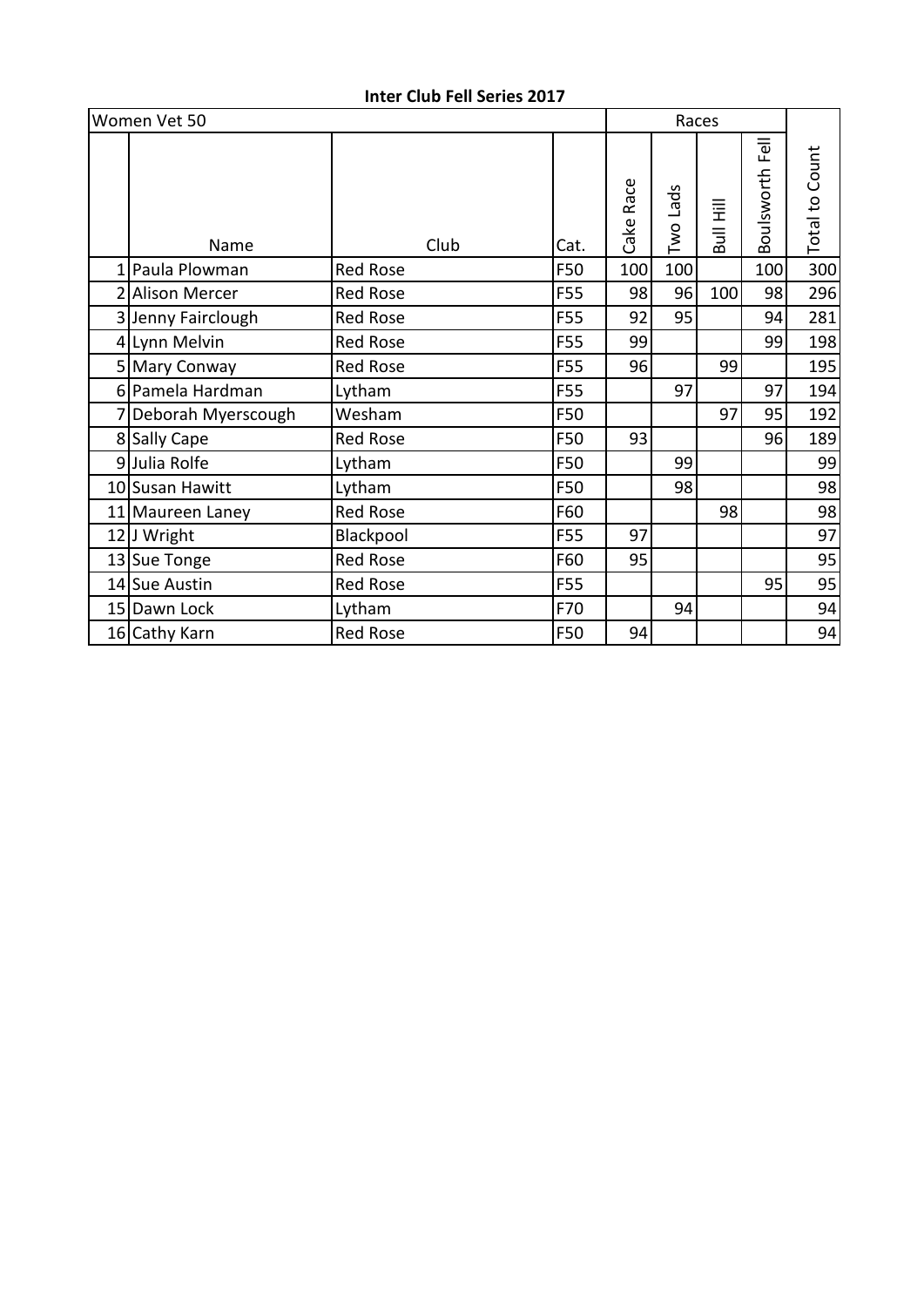|   | Overall<br>Total |    |    |    |    |    |     |
|---|------------------|----|----|----|----|----|-----|
|   | Preston          |    | 3  | 5  | 8  | 9  | 27  |
|   | 2 Red Rose       |    | 10 | 13 | 15 | 17 | 62  |
|   | 3 Chorley        |    | 11 | 12 | 16 | 25 | 65  |
|   | 4 Blackpool      | 34 | 35 | 39 | 43 | 54 | 205 |
| 5 | Lytham           |    | 6  | 29 | 46 | 0  | 85  |
|   | 6 Wesham         | 20 | 22 | 23 | 42 | 0  | 107 |
|   | Thornton         |    |    |    |    |    | 0   |

| Vet 40 |             |    |    |    |    |     |
|--------|-------------|----|----|----|----|-----|
|        | 1 Chorley   |    | 6  |    | 11 | 25  |
|        | 2 Preston   | า  | 4  | 9  | 12 | 27  |
|        | 3 Red Rose  | 5  | 8  | 10 | 13 | 36  |
|        | 4 Wesham    | 14 | 16 | 17 | 34 | 81  |
|        | 5 Blackpool | 27 | 28 | 31 | 35 | 121 |
|        | 6Lytham     | 3  | 23 | 37 | 0  | 63  |
|        | 7 Thornton  |    |    |    |    | 0   |

|   | <b>Vet 50</b> |    |    |    |    |  |
|---|---------------|----|----|----|----|--|
|   | 1 Preston     |    |    | 8  | 11 |  |
|   | 2 Red Rose    | 3  | 4  | 5  | 12 |  |
|   | 3 Chorley     | 6  | 11 | 14 | 31 |  |
|   | 4 Wesham      |    | 9  | 22 | 38 |  |
|   | 5 Blackpool   | 18 | 19 | 23 | 60 |  |
| 6 | Lytham        |    |    |    | 0  |  |
|   | 7 Thornton    |    |    |    | ი  |  |

| Vet 60      |   |   |    |  |  |  |
|-------------|---|---|----|--|--|--|
| 1 Preston   |   |   | 6  |  |  |  |
| 2 Blackpool |   | 9 | 14 |  |  |  |
| 3 Wesham    |   |   |    |  |  |  |
| 4 Chorley   |   |   | 3  |  |  |  |
| 5 Red Rose  | 8 |   | 8  |  |  |  |
| 6 Lytham    |   |   |    |  |  |  |
| 7 Thornton  |   |   |    |  |  |  |

| Women       |   |   |   |    |  |  |
|-------------|---|---|---|----|--|--|
| 1 Red Rose  | 5 | 6 | 8 | 19 |  |  |
| 2 Lytham    |   |   |   | 5  |  |  |
| 3 Blackpool |   | 9 | 0 | 16 |  |  |
| 4 Chorley   |   |   |   | 2  |  |  |
| 5 Wesham    | 3 |   |   | 3  |  |  |
| 6 Preston   |   |   | 0 | 10 |  |  |
| Thornton    |   |   |   | ი  |  |  |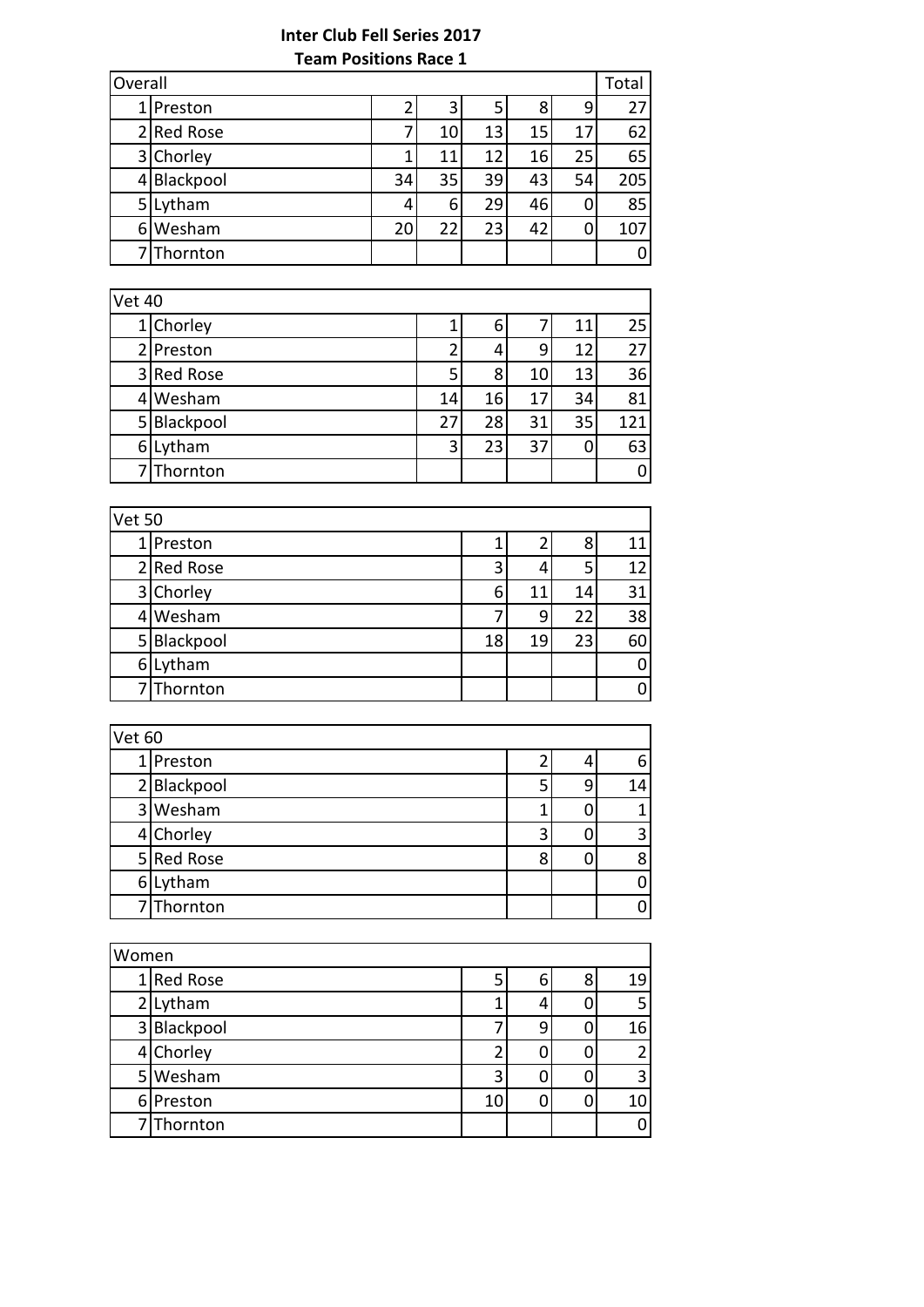# **Inter Club Fell Series 2017 Team Positions Race 2**

| Overall<br>Total |    |    |    |    |    |     |
|------------------|----|----|----|----|----|-----|
| 1 Preston        |    | 5  | 6  | 10 | 13 | 35  |
| 2 Red Rose       |    | 3  |    | 9  | 15 | 36  |
| 3 Chorley        | 4  | 8  | 12 | 17 | 20 | 61  |
| 4 Wesham         | 11 | 14 | 23 | 24 | 27 | 99  |
| 5 Lytham         | 32 | 44 | 47 | 49 | 55 | 227 |
| 6 Blackpool      | 43 | 45 |    |    | 0  | 88  |
| 7 Thornton       |    |    |    |    |    | 0   |

|    | <b>Vet 40</b> |    |    |    |    |     |  |  |
|----|---------------|----|----|----|----|-----|--|--|
|    | 1 Chorley     |    |    |    | 8  | 15  |  |  |
|    | 2 Preston     | 3  | 5  | 12 | 16 | 36  |  |  |
|    | 3 Red Rose    |    | 9  | 10 | 13 | 39  |  |  |
| 41 | Wesham        | 6  | 14 | 15 | 18 | 53  |  |  |
| 5  | Lytham        | 21 | 32 | 35 | 37 | 125 |  |  |
| 6  | Blackpool     | 31 | 33 |    |    | 64  |  |  |
|    | 7Thornton     |    |    |    |    | O   |  |  |

| Vet 50      |    |    |    |    |  |
|-------------|----|----|----|----|--|
| 1 Preston   |    | 6  | 9  | 16 |  |
| 2 Chorley   |    |    | 10 | 16 |  |
| 3 Red Rose  | 3  | 5  | 13 | 21 |  |
| 4 Wesham    |    | 8  | 11 | 26 |  |
| 5 Lytham    | 19 | 22 | 24 | 65 |  |
| 6 Blackpool | 18 | 20 | 0  | 38 |  |
| 7 Thornton  |    |    |    | 0  |  |

| Vet 60 |             |    |   |    |
|--------|-------------|----|---|----|
|        | Wesham      |    | 4 |    |
|        | 2 Preston   |    | 5 |    |
|        | 3 Chorley   | 3  |   | 10 |
|        | 4 Blackpool | 6  |   | 6  |
|        | 5 Lytham    | 11 |   | 11 |
|        | 6 Red Rose  |    |   |    |
|        | 7 Thornton  |    |   |    |

| Women |             |   |    |   |                 |
|-------|-------------|---|----|---|-----------------|
|       | 1 Lytham    |   | 5  | 6 | 12 <sub>l</sub> |
|       | 2 Red Rose  | 4 | 8  | 9 | 21              |
|       | 3 Preston   | 3 | 10 | 0 | 13              |
|       | Wesham      |   |    | 0 | 2 <sub>1</sub>  |
|       | 5 Blackpool |   |    |   | 0               |
|       | 6 Chorley   |   |    |   | 0               |
|       | Thornton    |   |    |   | ი               |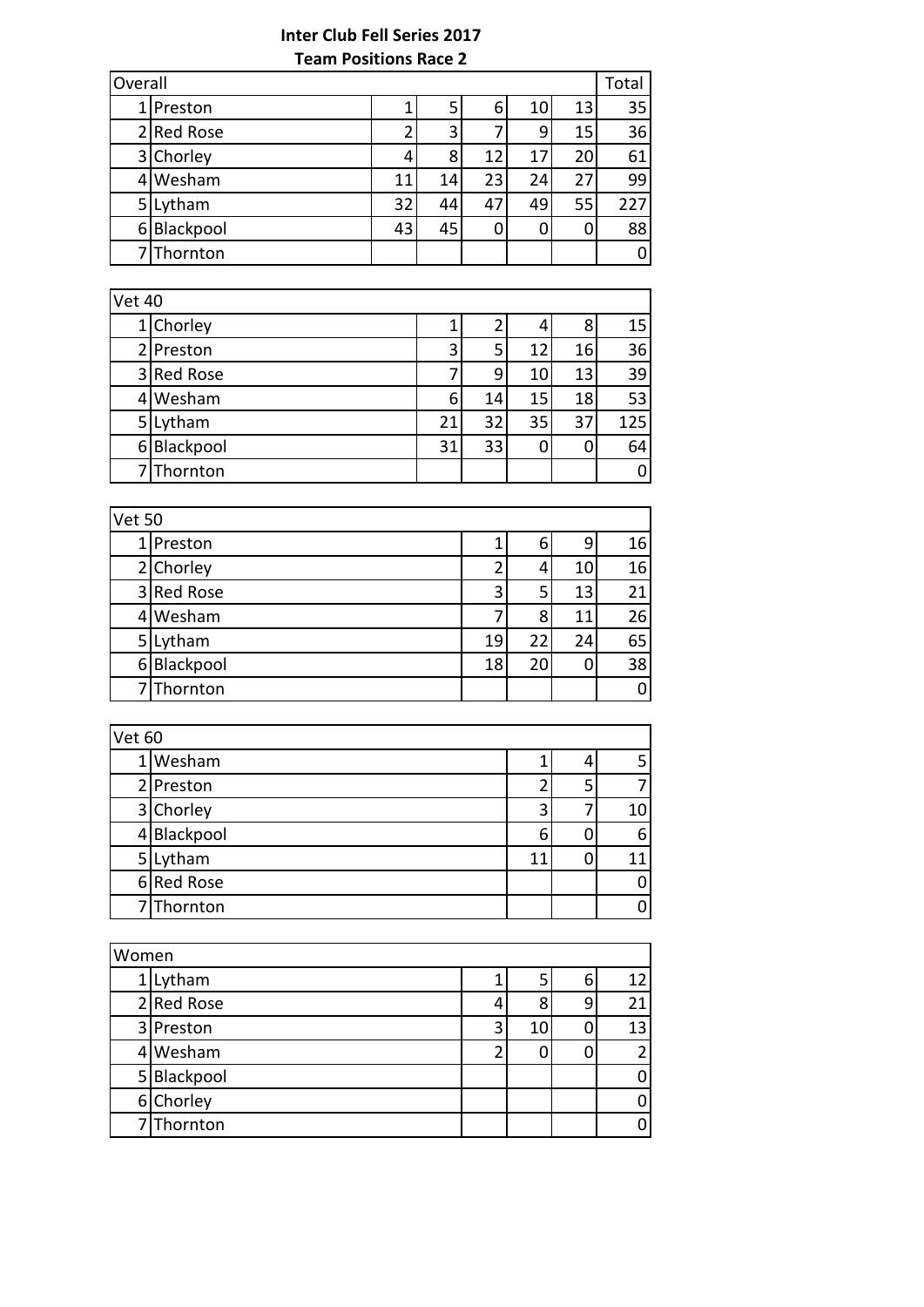# **Inter Club Fell Series 2017 Team Positions Race 3**

| Overall<br>Total |    |    |    |    |    |     |
|------------------|----|----|----|----|----|-----|
| 1 Preston        |    | 3  | 5  |    | 14 | 30  |
| 2 Red Rose       | 4  | 8  | 9  | 12 | 16 | 49  |
| 3 Chorley        | า  | 6  | 10 | 15 | 18 | 51  |
| 4 Lytham         | 11 | 21 | 29 | 36 | 0  | 97  |
| 5 Wesham         | 13 | 23 | 24 | 44 | 0  | 104 |
| 6 Blackpool      | 33 | U  |    |    | 0  | 33  |
| 7 Thornton       |    |    |    |    |    | 0   |

| Vet 40 |             |    |    |    |    |    |
|--------|-------------|----|----|----|----|----|
|        | 1 Chorley   |    | 3  | 5  | 10 | 19 |
|        | 2 Preston   |    | 4  | 9  | 13 | 28 |
|        | 3 Red Rose  |    | 11 | 14 | 15 | 47 |
|        | 4 Wesham    | 8  | 16 | 17 | 36 | 77 |
|        | 5 Lytham    | 6  | 22 | 29 | 0  | 57 |
|        | 6 Blackpool | 26 |    |    | 0  | 26 |
|        | 7Thornton   |    |    |    |    | 0  |

| Vet 50 |             |    |   |    |    |
|--------|-------------|----|---|----|----|
|        | 1 Preston   |    | 3 | 5  | 9  |
|        | 2 Red Rose  | 4  | 5 | 17 | 26 |
|        | 3 Chorley   |    | 9 | 22 | 33 |
|        | 4 Wesham    |    | 8 | 23 | 38 |
|        | 5 Blackpool | 15 |   |    | 15 |
|        | 6 Lytham    |    |   |    | 0  |
|        | 7 Thornton  |    |   |    | ი  |

| <b>Vet 60</b> |             |   |   |   |
|---------------|-------------|---|---|---|
|               | 1 Preston   |   | 3 |   |
|               | 2 Wesham    |   |   |   |
|               | 3 Red Rose  | 6 |   | 6 |
|               | 4 Chorley   | 8 |   | 8 |
|               | 5 Blackpool |   |   |   |
|               | 6 Lytham    |   |   |   |
|               | 7 Thornton  |   |   |   |

| Women |             |    |   |   |    |
|-------|-------------|----|---|---|----|
|       | 1 Red Rose  |    |   | 6 | 11 |
|       | 2 Lytham    |    |   |   | 5  |
|       | 3 Preston   |    | 8 |   | 13 |
|       | Wesham      | 10 |   |   | 10 |
|       | 5 Blackpool |    |   |   | 0  |
|       | 6 Chorley   |    |   |   | 0  |
|       | Thornton    |    |   |   | 0  |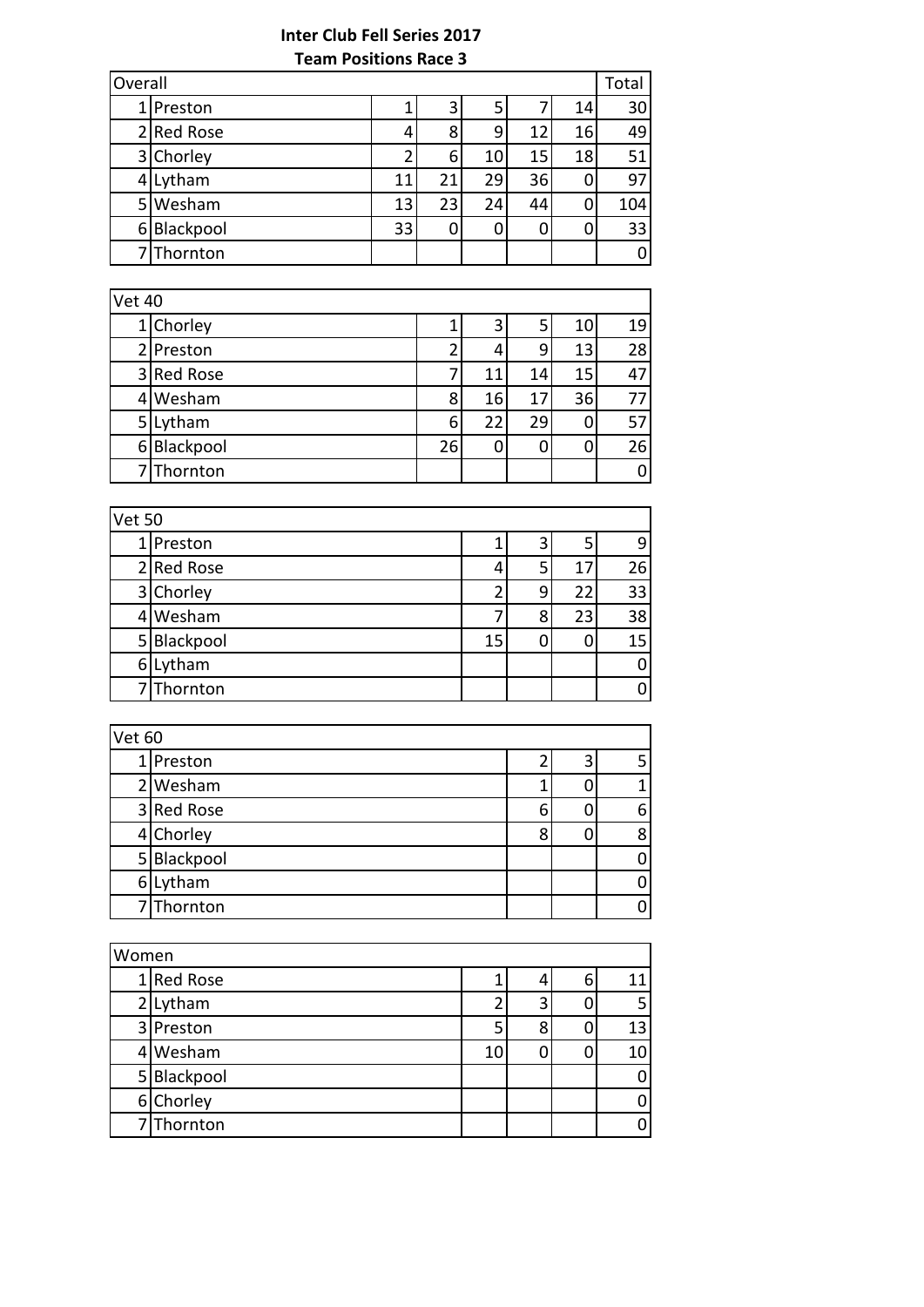# **Inter Club Fell Series 2017 Team Positions Race 4**

| Overall<br>Total |    |    |    |    |    |     |
|------------------|----|----|----|----|----|-----|
| 1 Preston        |    |    | 4  | 6  | 8  | 21  |
| 2 Red Rose       | 3  | q  | 11 | 12 | 13 | 48  |
| 3 Chorley        | 5  |    | 10 | 20 | 29 | 71  |
| Wesham           | 15 | 16 | 27 | 42 | 43 | 143 |
| 5 Lytham         | 32 | 35 | 41 |    | 0  | 108 |
| 6 Blackpool      |    |    |    |    |    | 0   |
| 7 Thornton       |    |    |    |    |    | 0   |

| <b>Vet 40</b> |             |    |    |    |    |    |
|---------------|-------------|----|----|----|----|----|
|               | 1 Chorley   |    |    |    | 14 | 25 |
|               | 2 Preston   |    | 3  | 12 | 13 | 29 |
|               | 3 Red Rose  | 6  |    | 8  | 11 | 32 |
|               | 4 Wesham    | ٩  | 10 | 21 | 33 | 73 |
| 5             | Lytham      | 25 | 27 | 32 | 0  | 84 |
|               | 6 Blackpool |    |    |    |    | 0  |
|               | 7 Thornton  |    |    |    |    | 0  |

| <b>Vet 50</b>  |             |    |    |    |    |
|----------------|-------------|----|----|----|----|
|                | 1 Preston   |    | 3  | 10 | 14 |
|                | 2 Red Rose  |    |    | 6  | 15 |
|                | 3 Chorley   |    | 12 | 19 | 33 |
|                | 4 Wesham    |    | 8  | 27 | 42 |
| 5 <sup>1</sup> | Lytham      | 22 | 26 |    | 48 |
|                | 6 Blackpool |    |    |    | 0  |
|                | 7 Thornton  |    |    |    | 0  |

| Vet 60 |             |   |   |
|--------|-------------|---|---|
|        | 1 Preston   |   |   |
|        | 2 Wesham    |   |   |
|        | 3 Red Rose  |   |   |
|        | 4 Chorley   | 6 | 6 |
|        | 5 Blackpool |   |   |
|        | 6 Lytham    |   |   |
|        | 7 Thornton  |   |   |

| Women |             |    |    |    |
|-------|-------------|----|----|----|
|       | 1 Red Rose  |    |    |    |
|       | 2 Lytham    | h  | 9  | 15 |
|       | 3 Wesham    | 3  | 13 | 16 |
|       | 4 Preston   | 11 | 16 | 27 |
|       | 5 Blackpool |    |    | 0  |
|       | 6 Chorley   |    |    | 0  |
|       | Thornton    |    |    | 0  |
|       |             |    |    |    |